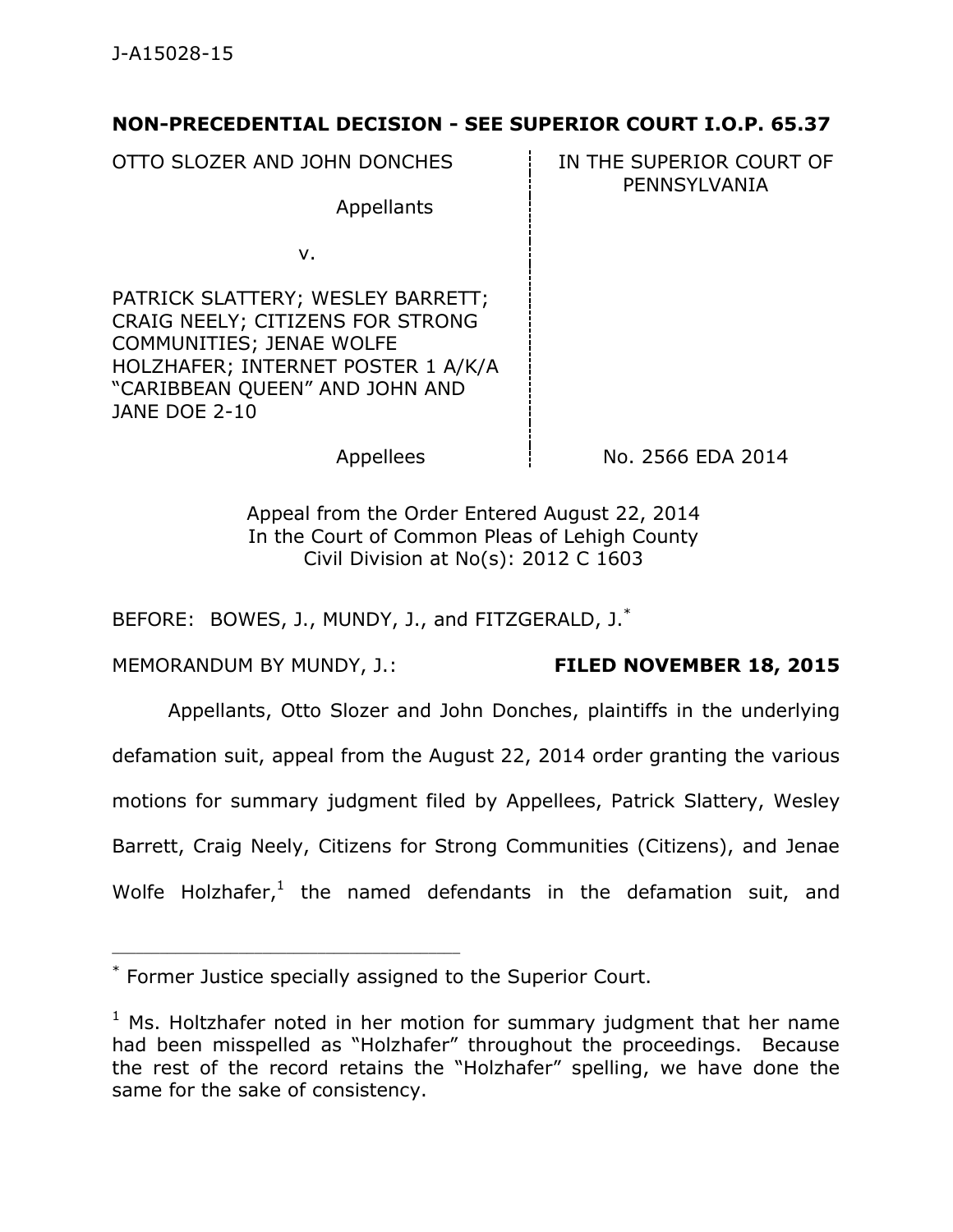dismissing Appellants' complaint with prejudice. After careful consideration,

we affirm.

The trial court supplied the following summary of the factual and procedural background in this case.

[T]he relevant facts are as follows.

In the context of a local municipal election in the Borough of Emmaus in the fall of 2011, [] Slattery -- through an organization he headed, [1] Citizens [] -- published a website entitled "Ottosback.com" in reference to [] Slozer. Slozer had previously served as an elected member of the Emmaus Borough Council in 1990-1999, including service in the office of Borough Council President for three of those years. He subsequently ran unsuccessfully for Council in 2003.

After leaving office, Slozer has continued to be visibly engaged in Emmaus politics and controversies. To that end, he has served on the board of directors of an activist group, entitled, "Concerned East Penn Taxpayers Association" ("CEPTA"), which, among other things, has publicly advocated against public spending and has hosted candidate debates, some of which Slozer himself has moderated. Additionally, Slozer regularly writes for a local newspaper entitled *The Lehigh Valley Commentator*, which received startup funding from CEPTA. In his own words, Slozer uses that forum "to get [his] point of view out," and claims it has a circulation of 13,000. It also appears undisputed that Slozer's local reputation has been acknowledged by a prominent weekly columnist in the Lehigh Valley's largest commercial newspaper, The Morning Call, who has recognized Slozer as a member of the columnist's informal Hall of Fame of "famous people from the Lehigh Valley," in which Emmaus is located.

The aforementioned website, "Ottosback.com," published materials indicating that two of the then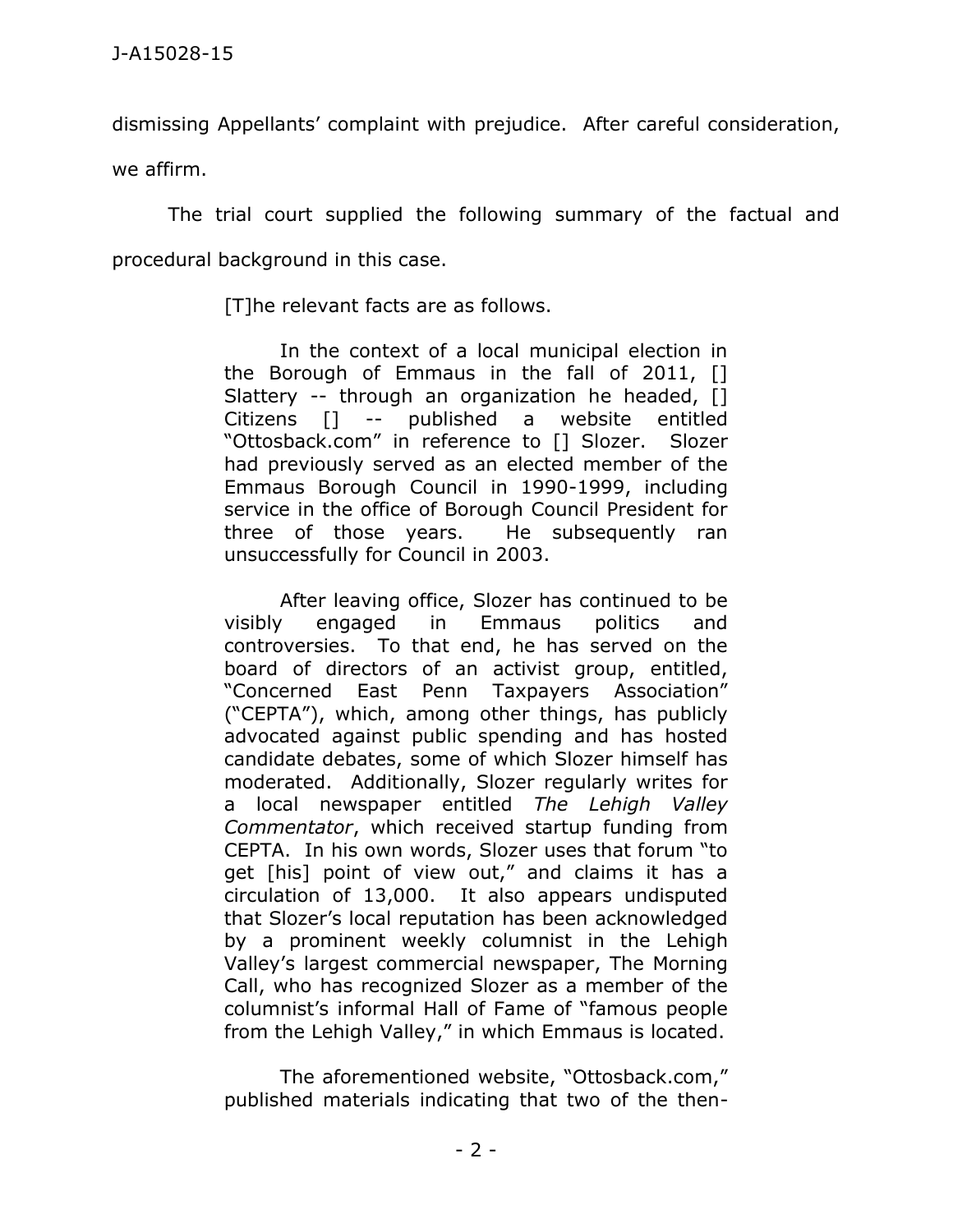current candidates for Emmaus Borough Council, including [] Donches, were affiliated with Slozer, and indicated that a vote for these persons would be tantamount to a vote for Slozer. In urging viewers not to vote for Donches and the other candidate, the website offered negative commentary about Donches and Slozer. [Appellants] base the present defamation action upon the substance of several of those comments which, [Appellants] allege, accused Donches of being a thief by taking a DVD not belonging to him and stealing campaign signs, assaulting a man in a road rage incident, and suffering from mental illness. [Appellants] also maintain that the website falsely accused Slozer of mental illness as well.

In April 2012, [Appellants] filed suit against, *inter alia*, [] Slattery[, Holzhafer,] and Citizens [] as well as several unidentified "John Doe" Defendants. Although the website was online from October 2011 through [E]lection [D]ay in November 2011, [Appellants] did not name [] Neely and [] Barrett until the filing of a second amended complaint in July 2013, well beyond the one-year period of limitation applicable to defamation actions, as provided in 42 Pa.C.S. § 5523(1). Hence, [on May 16, 2014, and May 23, 2014,] those defendants move<sup>[d]</sup> respectively] for summary judgment on that basis. [] Holzhafer, on May 30, 2014,] move[d] for summary judgment on different grounds, arguing that merely posting a link on one's website without substantive commentary will not constitute a publication of the allegedly defamatory material contained on the linked site.

[On May 29, 2014,] [] Slattery and []Citizens [] move[d] for summary judgment for other reasons, contending that, as a matter of law, the materials set forth are incapable of defamatory meaning as factual allegations. In particular, these [Appellees] argue that the comments about Slozer's personality and mental traits, which appeared on the website, were merely opinions and otherwise fair game in the rough-and-tumble world of politics. As such, they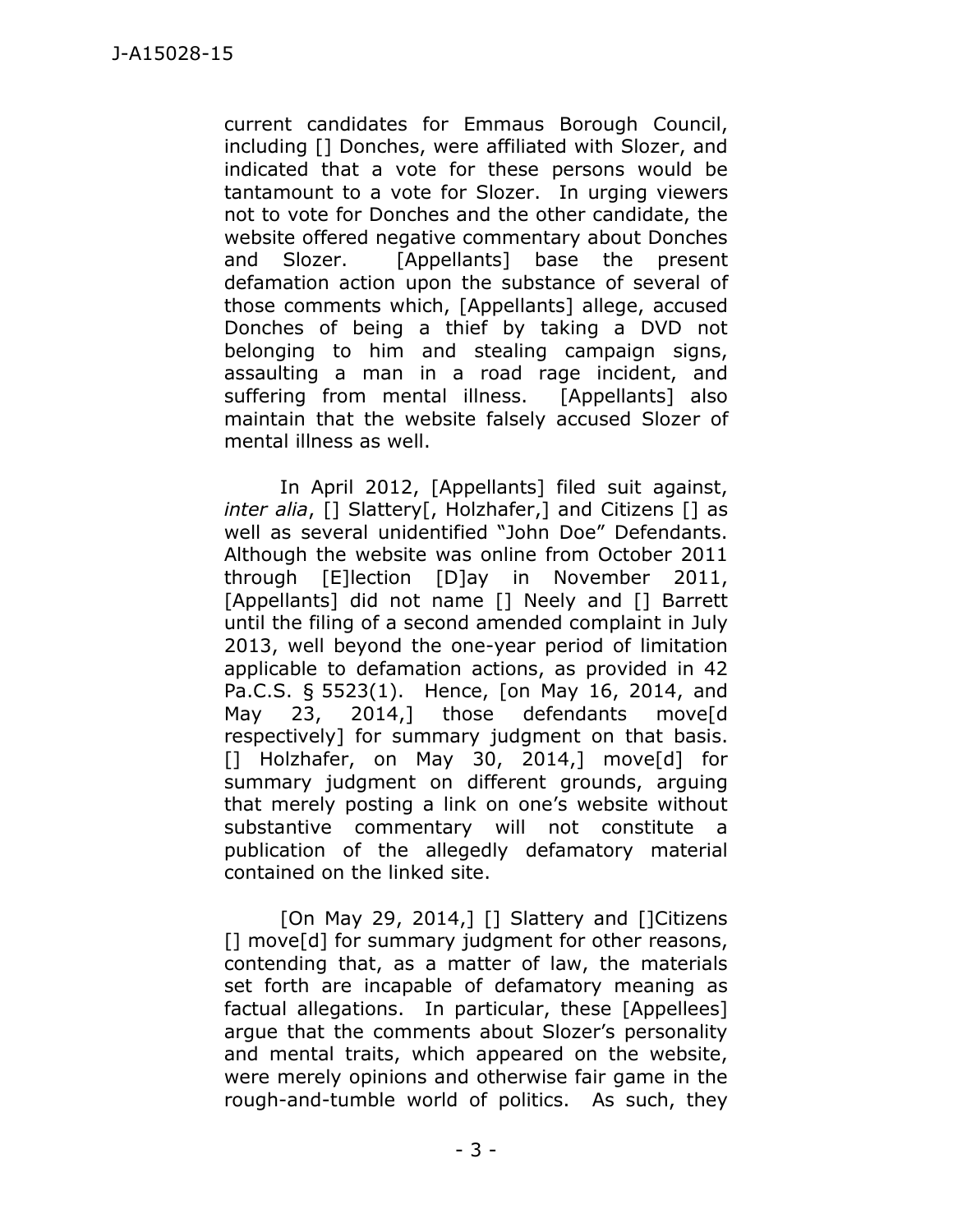contend the statements are not actionable. Additionally, they argue that, in view of the publicfigure status of both [Appellants], there is insufficient evidence of actual malice, in the form of evidence that [Appellees] knew the statements were false or acted in reckless indifference to the truth of any matter published. More specifically, Slattery points to evidence indicating that Donches has admitted in deposition that he did verbally confront and grab a motorist in a traffic altercation and that he did, in fact, take possession of the subject DVD without permission, thereby justifying the allegation that Donches stole property, as alleged in the website. Slattery contends that in light of these admissions, he cannot be deemed to have acted in reckless disregard of the truth. Finally, in relation to the campaign signs, Slattery maintains he never accused Donches of stealing these materials. Rather, he insists that [Appellants'] reading of the website referencing removal of political signs represents a mischaracterization of the information actually published.

Trial Court Opinion, 8/22/14, at 2-4 (citations omitted).

\_\_\_\_\_\_\_\_\_\_\_\_\_\_\_\_\_\_\_\_\_\_\_\_\_\_\_\_\_\_\_\_\_\_\_\_\_\_\_\_\_\_\_\_

Argument on the various motions for summary judgment was held on August 20, 2014. On August 22, 2014, the trial court issued an order granting all of the Appellees' various motions for summary judgment and dismissing Appellants' claims with prejudice. Appellants filed a timely notice of appeal on September 9, 2014. $^2$ 

 $2$  Appellants and the trial court have complied with Pennsylvania Rule of Appellate Procedure 1925.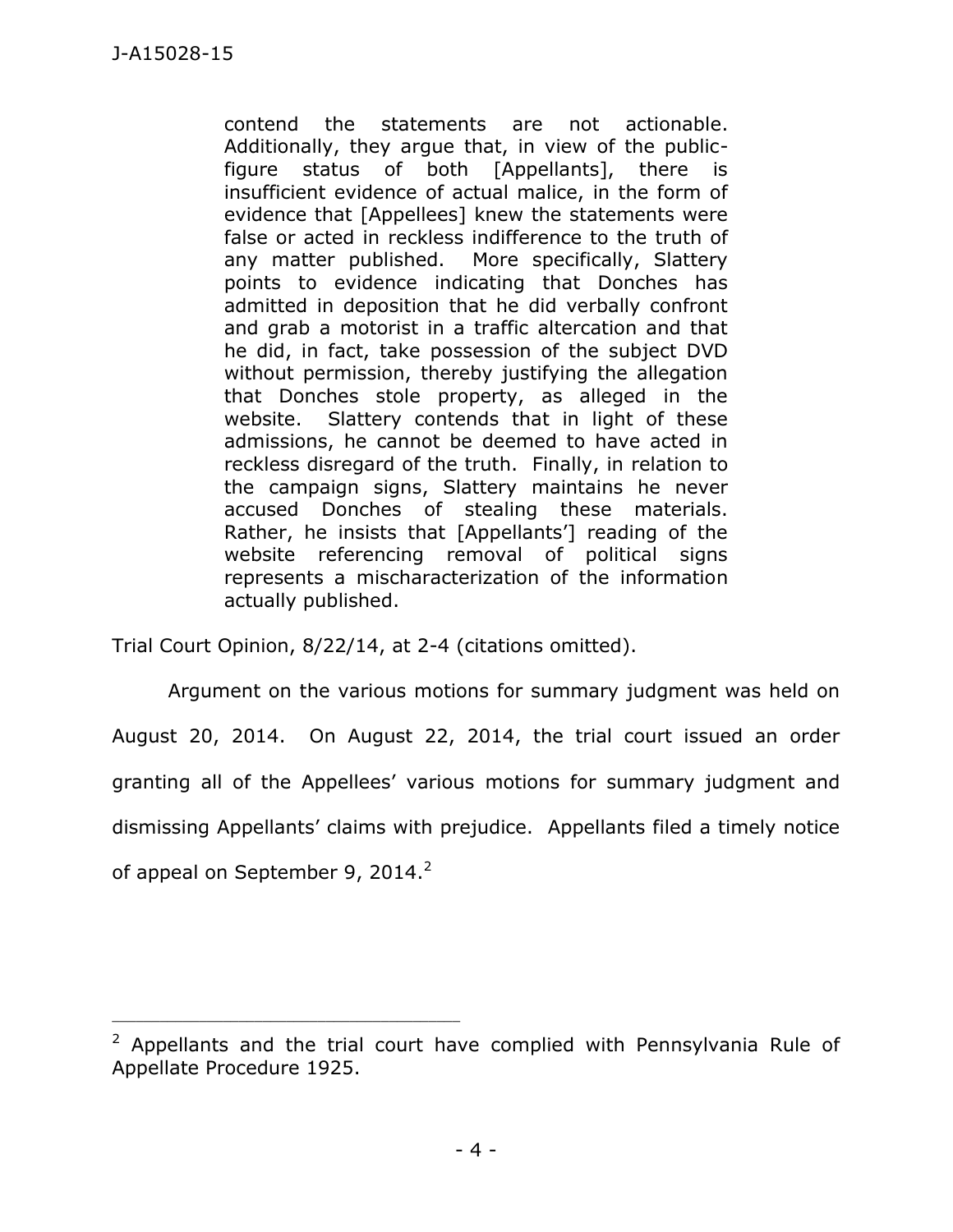On appeal, Appellants raise 18 overlapping issues in the "questions presented for review" section of their brief.<sup>3</sup> However, the Argument section of their brief is divided into only five sections with alternatively phrased headings describing the issues addressed in each section. This fails to comply with the briefing requirements set forth in the Pennsylvania Rules of Appellate Procedure. *See Graziani v. Randolph*, 856 A.2d 1212, 1216 (Pa. Super. 2004) (noting a brief containing argument sections that do not clearly correspond to the questions presented violates Rule 2116(a)). However, to the extent Appellants' arguments essentially streamline and subsume the issues articulated in his questions presented, we will address them as presented in their argument section. *See Lundy v. Manchel*, 865 A.2d 850, 855 (Pa. Super. 2004) (addressing the merits of appellants arguments to the extent they were similar to the questions presented). The issues so described in the argument section are as follows.

> A. [Whether t]he trial court erred in its conclusion that the website www.ottosback.com did not defame [Appellants] when the allegations of criminal activity and mental illness attributed to Appellants was demonstrably false and done with malice[?]

> B. [Whether] [] Donches was falsely accused of theft of campaign signs by [] Slattery in another

\_\_\_\_\_\_\_\_\_\_\_\_\_\_\_\_\_\_\_\_\_\_\_\_\_\_\_\_\_\_\_\_\_\_\_\_\_\_\_\_\_\_\_\_

 $3$  The statement of questions presented for review are identical to those posed in Appellants' Rule 1925(b) statement. *See* Appellants' Brief at 2-4, and Rule 1925(b) Concise Statement, 9/25/14, at 1-2. Nevertheless, for the reasons explained above we elect to address the issues as argued by Appellants in their appellate brief.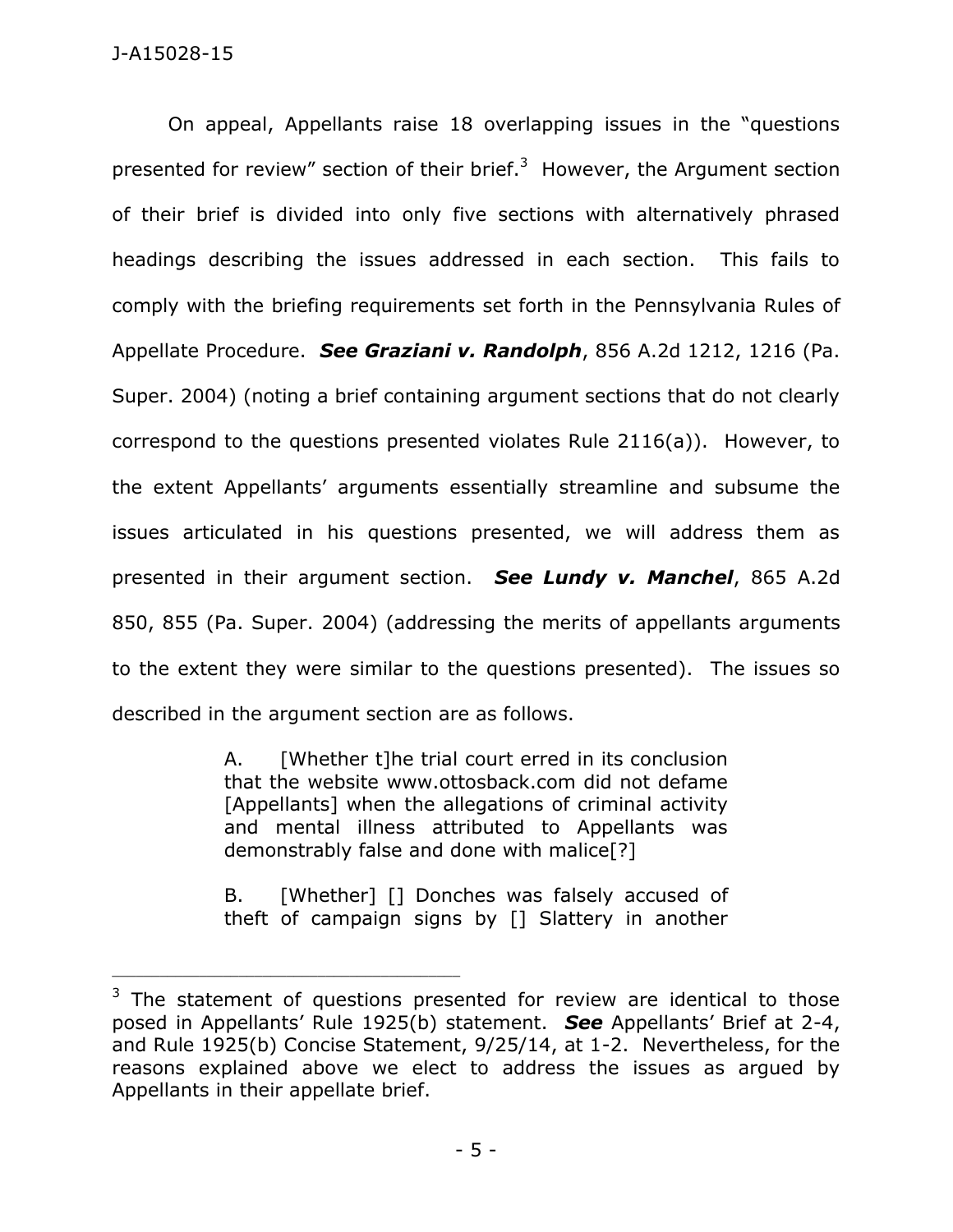Internet posting and thereby defamed Candidate Donches[?]

C. [Whether] [] Slozer is a private person for purposes of this action[?] [Whether] Donches is a public figure[?]

D. [Whether] Defamation through social media, Facebook, is a novel question in Pennsylvania[?]

E. [Whether] [] Neely and Barrett are proper defendants in this matter[?]

Appellants' Brief at 6, 13, 15, 19-20.

We begin by acknowledging the standard of review governing our consideration of this appeal. "[O]ur standard of review of an order granting summary judgment requires us to determine whether the trial court abused its discretion or committed an error of law[,] and our scope of review is plenary." *Petrina v. Allied Glove Corp.*, 46 A.3d 795, 797-798 (Pa. Super. 2012) (citations omitted). "We view the record in the light most favorable to the nonmoving party, and all doubts as to the existence of a genuine issue of material fact must be resolved against the moving party." *Barnes v. Keller*, 62 A.3d 382, 385 (Pa. Super. 2012), *citing Erie Ins. Exch. v. Larrimore,* 987 A.2d 732, 736 (Pa. Super. 2009) (citation omitted). "Only where there is no genuine issue as to any material fact and it is clear that the moving party is entitled to a judgment as a matter of law will summary judgment be entered." Id. The rule governing summary judgment has been codified at Pennsylvania Rule of Civil Procedure 1035.2, which states as follows.

- 6 -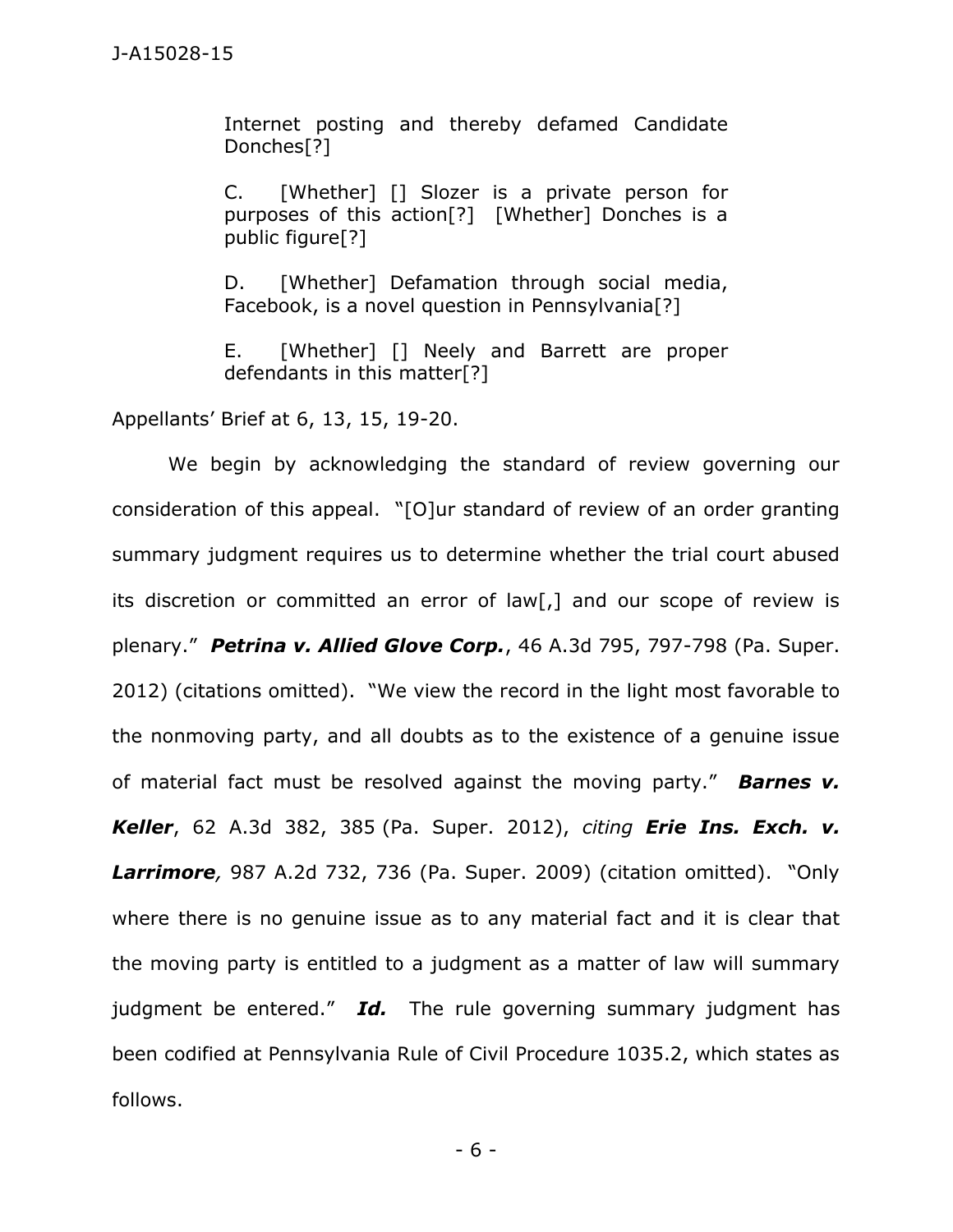## **Rule 1035.2. Motion**

After the relevant pleadings are closed, but within such time as not to unreasonably delay trial, any party may move for summary judgment in whole or in part as a matter of law

> (1) whenever there is no genuine issue of any material fact as to a necessary element of the cause of action or defense which could be established by additional discovery or expert report, or

> (2) if, after the completion of discovery relevant to the motion, including the production of expert reports, an adverse party who will bear the burden of proof at trial has failed to produce evidence of facts essential to the cause of action or defense which in a jury trial would require the issues to be submitted to a jury.

Pa.R.C.P. 1035.2.

"Where the non-moving party bears the burden of proof on an issue, he may not merely rely on his pleadings or answers in order to survive summary judgment." *Babb v. Ctr. Cmty. Hosp.*, 47 A.3d 1214, 1223 (Pa. Super. 2012) (citations omitted)*, appeal denied*, 65 A.3d 412 (Pa. 2013). Further, "failure of a non-moving party to adduce sufficient evidence on an issue essential to his case and on which he bears the burden of proof establishes the entitlement of the moving party to judgment as a matter of law." *Id.*

> Thus, our responsibility as an appellate court is to determine whether the record either establishes that the material facts are undisputed or contains insufficient evidence of facts to make out a prima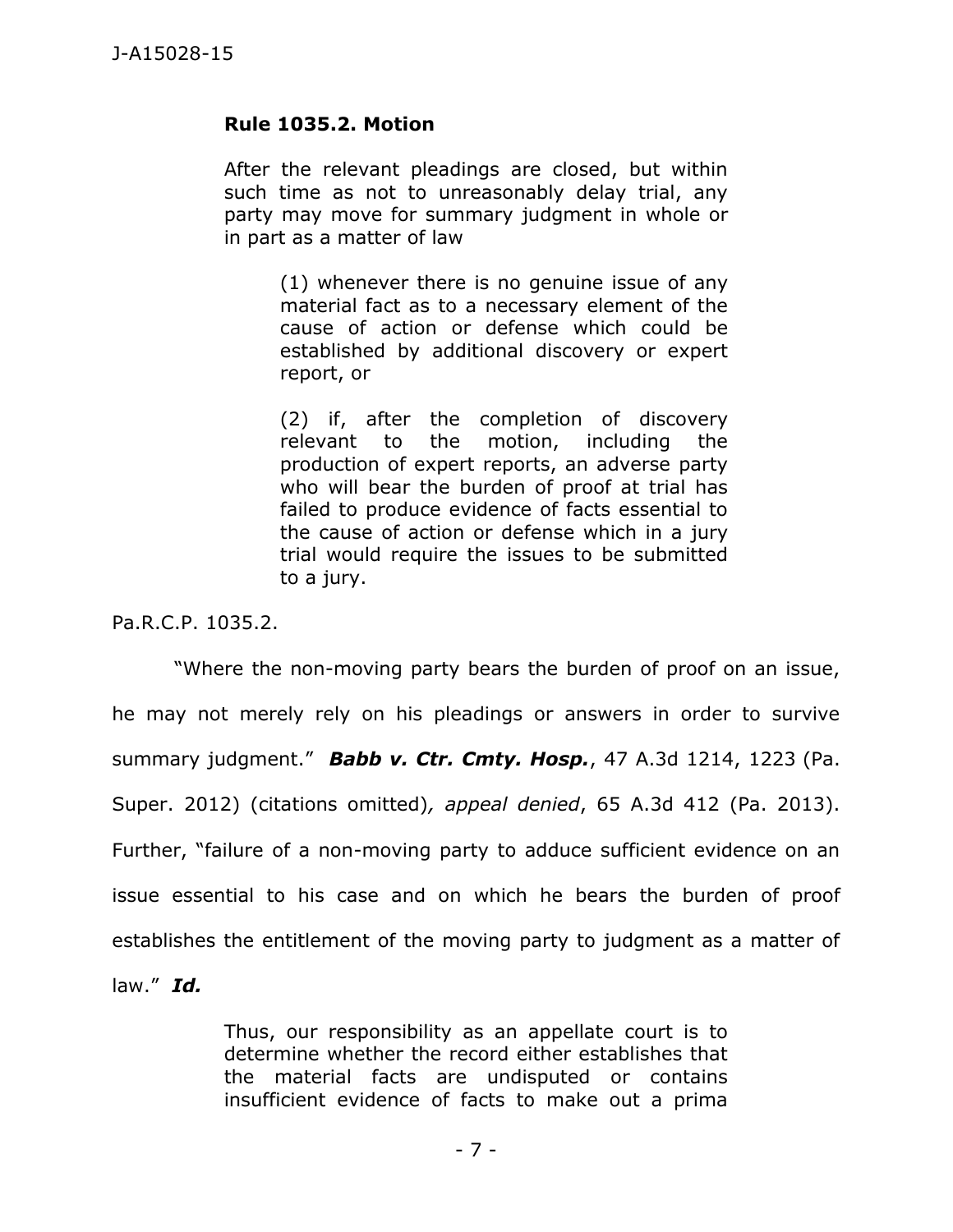facie cause of action, such that there is no issue to be decided by the fact-finder. If there is evidence that would allow a fact-finder to render a verdict in favor of the non-moving party, then summary judgment should be denied.

*Id.*, *citing Reeser v. NGK N. Am., Inc.,* 14 A.3d 896, 898 (Pa. Super.

2011), *quoting Jones v. Levin,* 940 A.2d 451, 452–454 (Pa. Super. 2007)

(internal citations omitted).

In a defamation case, the plaintiff has the burden of proof on the

following elements.

## **§ 8343. Burden of proof**

**(a) Burden of plaintiff.--**In an action for defamation, the plaintiff has the burden of proving, when the issue is properly raised:

> (1) The defamatory character of the communication.

(2) Its publication by the defendant.

(3) Its application to the plaintiff.

(4) The understanding by the recipient of its defamatory meaning.

(5) The understanding by the recipient of it as intended to be applied to the plaintiff.

(6) Special harm resulting to the plaintiff from its publication.

(7) Abuse of a conditionally privileged occasion.

…

42 Pa.C.S.A. § 8343(a).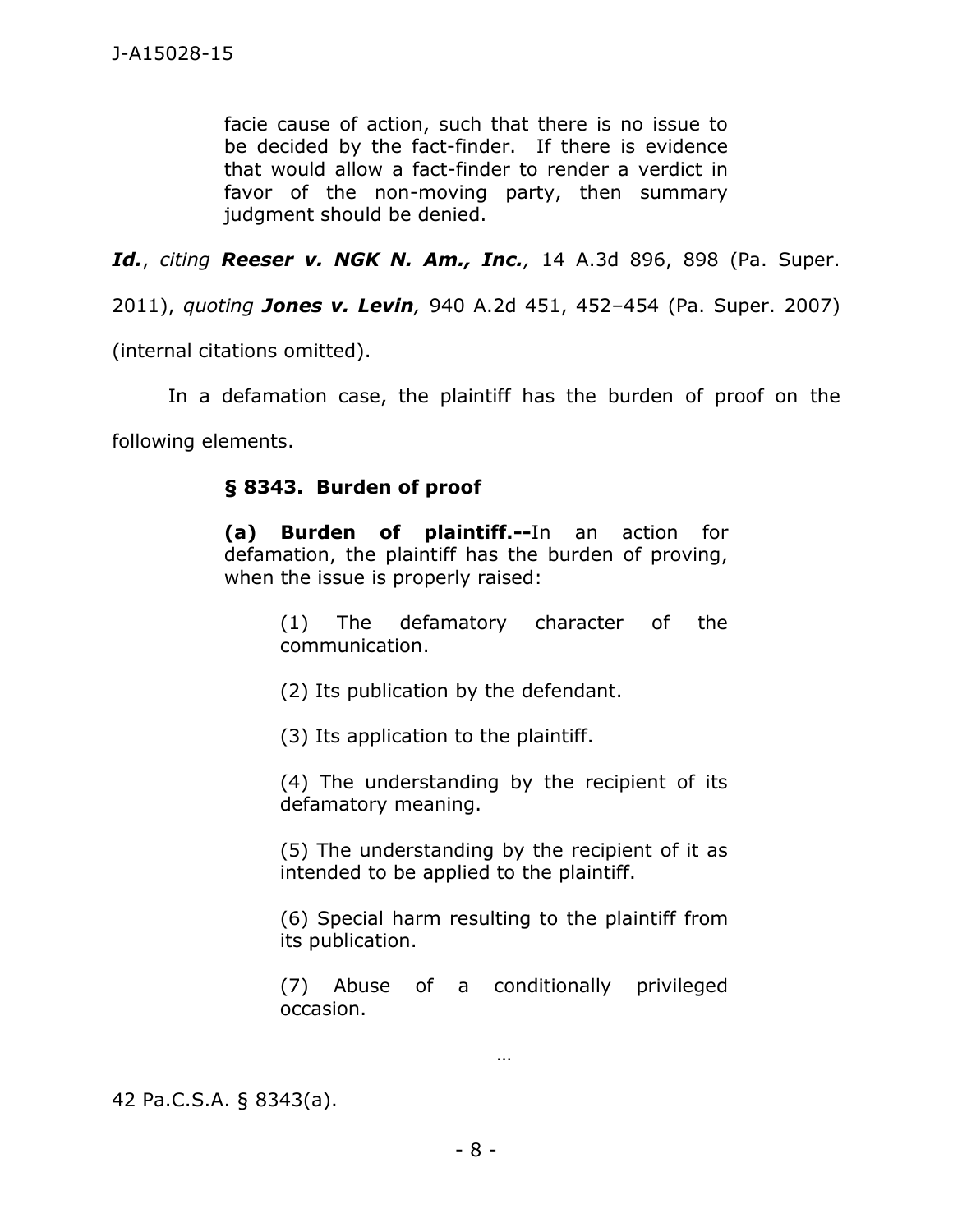### J-A15028-15

We proceed to address the merits of Appellants' issues, albeit in a different order than presented in their brief. As related above, each motion for summary judgment filed by the various Appellees sought relief on distinct grounds. Appellants' issue "E" addresses the trial court's grant of the motion for summary judgment brought by Neely and Barrett on the grounds the action against them was barred by the statute of limitations. Appellants' Brief at 20. The parties acknowledge that the applicable statute of limitations for Appellants' defamation action requires commencement within one year.<sup>4</sup> Id. Appellants assert that, with respect to Neely and Barrett, their inclusion of "John Doe" as an unknown defendant responsible for creation and dissemination of the offending website within the one-year period is sufficient to satisfy the statute when they promptly amended the complaint to add Neely and Barrett by name upon learning of their identity. Appellants' Brief at 23.

> [Appellants] speculated that there were others involved in the campaign and website but had no hard evidence to prove that Neely and Barrett were involved. [Appellants] timely filed their initial

 $4$  The statute provides as follows.

### **§ 5523. One year limitation**

The following actions and proceedings must be commenced within one year:

(1) An action for libel, slander or invasion of privacy.

42 Pa.C.S.A. § 5523(1).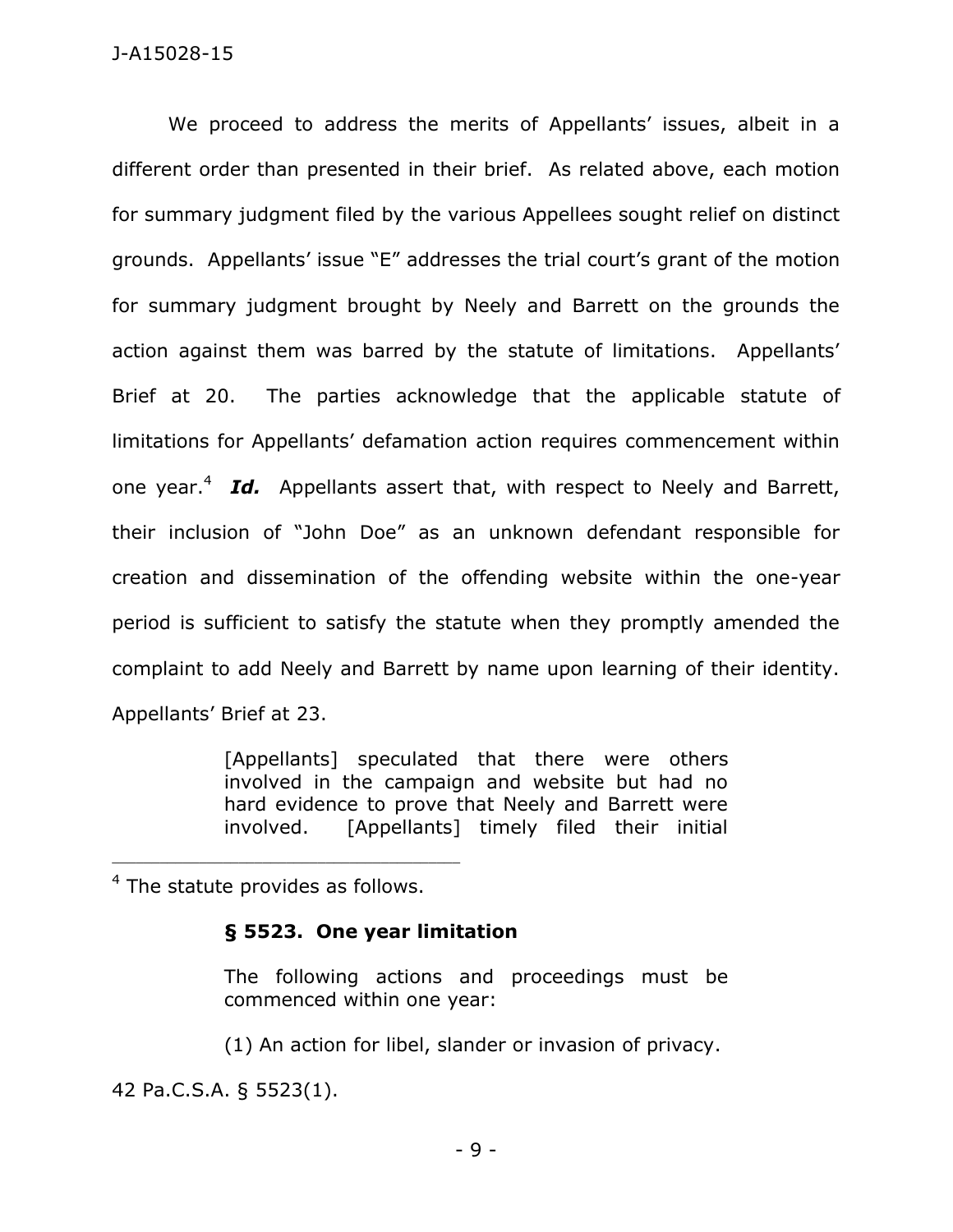complaint in April 2012 naming John and Jane []Does [] to preserve the statute of limitations, regarding the possible existence of other defendants whose involvement came to light as the case progressed.

…Assuming the propriety of the John Doe filing in the original complaint filed in April 2012, the action was timely filed within the one year statute of limitations. The ultimate discovery of the identity of the creators of the website came in April 2013. Plaintiffs promptly filed a motion to amend the complaint to add Neely and Barrett which [the trial c]ourt allowed. The amended complaint was then filed after the motion was granted on July 17, 2013.

*Id.* at 20, 23.

Appellants alternatively suggest the statute did not commence until they discovered not only the injury from the alleged defamation but the identity of the persons responsible. *Id.* at 22. "However, [] Neely and Barrett solely focus on the date of discovery of the injury which covers a time period from October 12, 2011 through November 8, 2011. The problem is that [Appellants] in this case did not know who caused the injury beyond Citizens [], [] Slattery and [] Holzhafer." *Id.* Finally, Appellants make reference to the application of the "discovery rule," outlining their due diligence in ascertaining the identity of Neely and Barrett, and the lack of cooperation of the Appellees in that effort. *Id.* at 20-21.

> Generally, a statute of limitations period begins to run when a cause of action accrues; *i.e.,* when an injury is inflicted and the corresponding right to institute a suit for damages arises. It is the duty of the party asserting a cause of action to use all reasonable diligence to properly inform him-or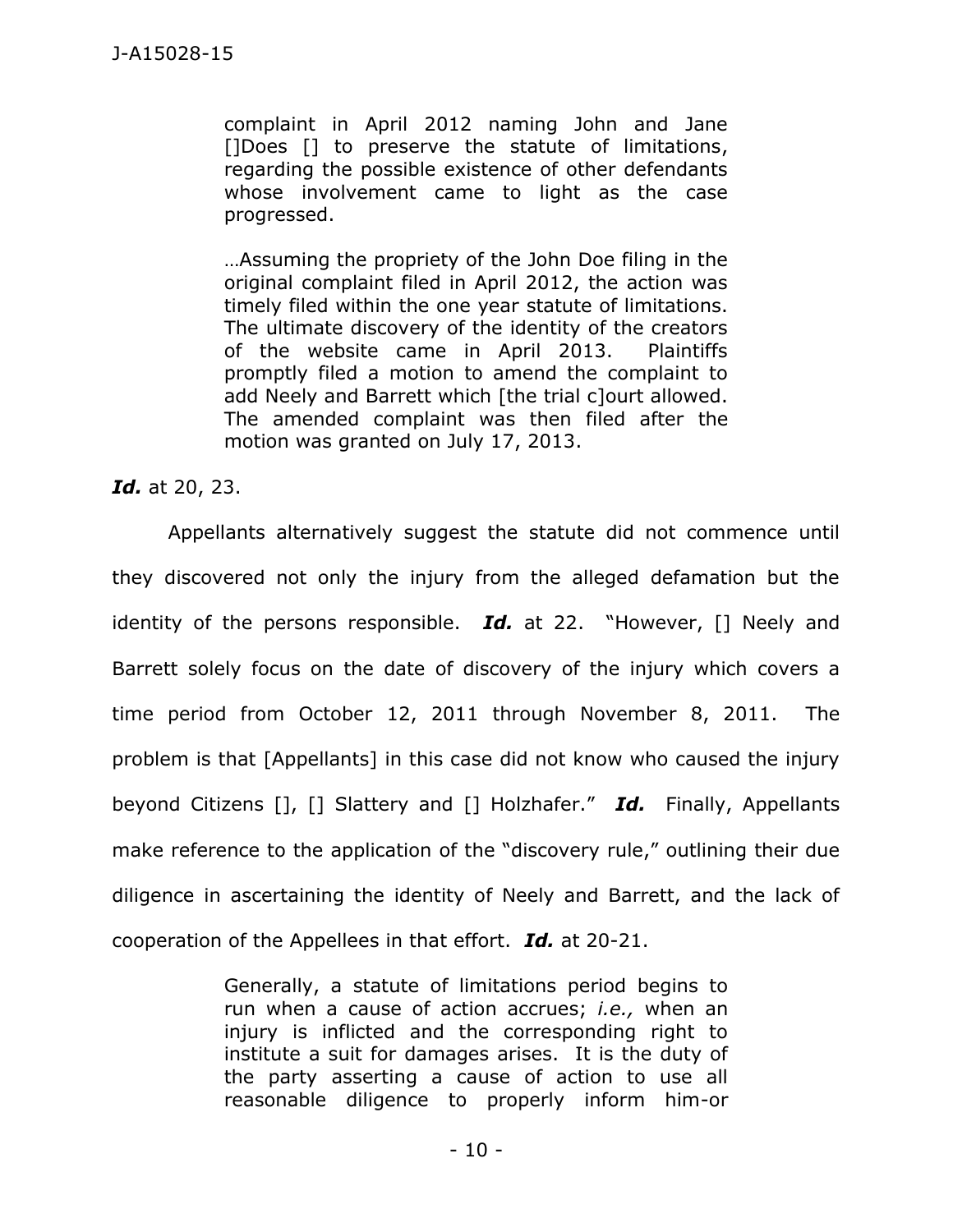herself of the facts and circumstances upon which the right of recovery is based and to institute suit within the prescribed period. Generally, once the prescribed statutory period has expired, the complaining party is barred from bringing suit.

*Gleason v. Borough of Moosic*, 15 A.3d 479, 484 (Pa. 2011). Contrary to

Appellants' implication, neither the commencement of the running of a

statute of limitations, nor the application of the "discovery rule" is dependent

on a plaintiff's knowledge of the identity of the individual causing the injury.

[T]he general rule that a cause of action accrues, and thus the applicable limitations period begins to run, when an injury is inflicted. In certain cases involving latent injury, and/or instances in which the causal connection between an injury and another's conduct is not apparent, the discovery rule may operate to toll the statute of limitations until the plaintiff discovers, or reasonably should discover, that she has been **injured** and that her **injury** has been caused by another party's conduct.

*Wilson v. El-Daief*, 964 A.2d 354, 361-362 (Pa. 2009) (citations omitted; emphases added).

Instantly, it is undisputed that Appellants became aware of the alleged defamatory statement in the website and of their alleged injury therefrom by at least November of 2011. Trial Court Opinion, 8/22/14, at 5. Appellants did not add Neely and Barrett to the amended complaint until July 24, 2013, well after the one-year limitation triggered by Appellants' discovery of their injury and cause of action. *See Gleason*, *supra*. Further, their inability to identify Neely and Barrett did not toll the running of the statute of limitation as to those Appellees. *See Wilson*, **supra**.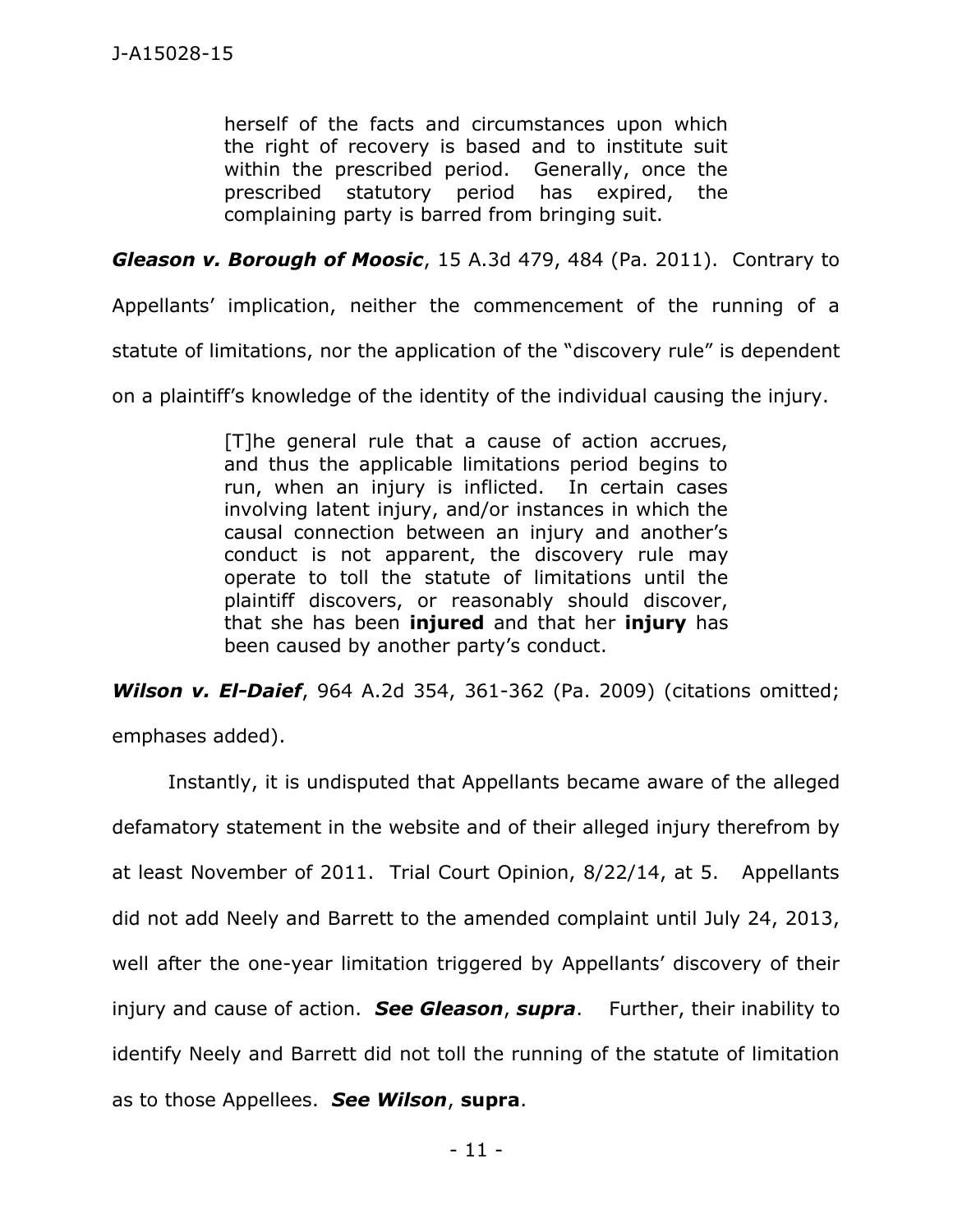We also conclude that the filing of a "John Doe" complaint did not bring Appellants into compliance with the one-year period to commence an action against Neely and Barrett. An unidentified "John Doe" defendant, who has not been served or entered an appearance, is not a legal party to a suit. *Weiley v. Albert Einstein Med. Ctr*, 51 A.3d 202, 215 (Pa. Super. 2012). This Court has noted its disagreement with the "proposition that a defendant can be named as "John Doe" in the original complaint and later the plaintiff can substitute the real name after the defendant's true identity has been discovered even though the statute of limitations has expired." *Anderson Equip. Co. v. Huchber*, 690 A.2d 1239, 1242 (Pa. Super. 1997); *see also Commonwealth v. Laventure*, 894 A.2d 109, 116-117 (Pa. 2006) (applying the same principles in disapproving of the Commonwealth's attempt to substitute in an amended complaint a known named defendant for the "John Doe" defendant named in the original complaint after the expiration of the applicable statute of limitations). Appellants here attempt to do precisely what this Court disallowed in *Anderson*. Accordingly, we conclude the trial court properly granted Neely and Barrett's motions for summary judgment because Appellants cannot state a valid claim against them. *See Barnes*, *supra*.

In their issue "D", Appellants fault the trial court for granting Holzhafer's motion for summary judgment on the grounds that her only action was a mere posting of a link to the site without substantive

- 12 -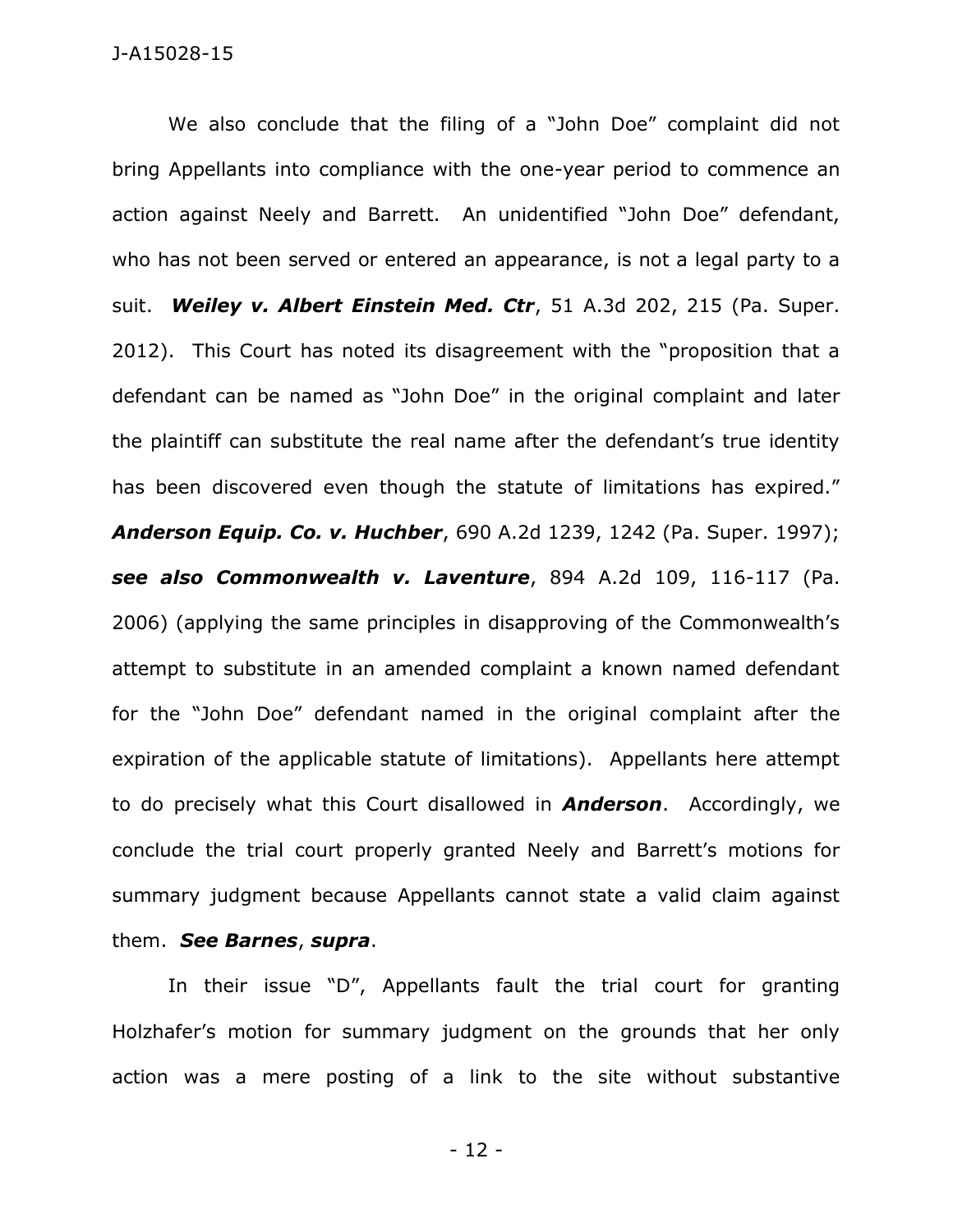commentary, and therefore does not constitute publication of the alleged defamatory statement. Appellants' Brief at 15. Further, Appellants argue that Holzhafer, although not a party to the composing and initial publishing of the allegedly defamatory statements, did more than merely link to the "ottosback" website. They assert that by "liking" the link on her Facebook page, Holzhafer communicated her attitude to the substance of the referenced article, sufficient to be considered a republication of the alleged defamation. *Id.* at 17. Accordingly, Appellants argue Holzhafer's posting of a link to the allegedly defamatory article accompanied with a "like" designation is sufficient republication of the defamatory statements to create a cause of action against Holzhafer. *Id.* We disagree.

Citing *In re Phila. Newspapers, LLC*, 690 F.3d 161, 173-175 (3d Cir. 2012) and the Restatement (Second) of Torts §§ 577, 581, the trial court concluded "the mere posting of a link on one's website without substantive commentary will not constitute a republication of any linked materials so as to state a claim for defamation." Trial Court Opinion, 8/22/14, at 6. Specifically, the trial court described Holzhafer's link and attendant comments on her Facebook page as follows. "In this case, the only statement uttered by Holzhafer consisted of a reference to the website coupled with the following exhortation: 'Oh, politics … this is when I'd like to fast forward to November 9 and know what the future holds! This election is critical. Please get out and vote!'" *Id.* The trial court concluded that

- 13 -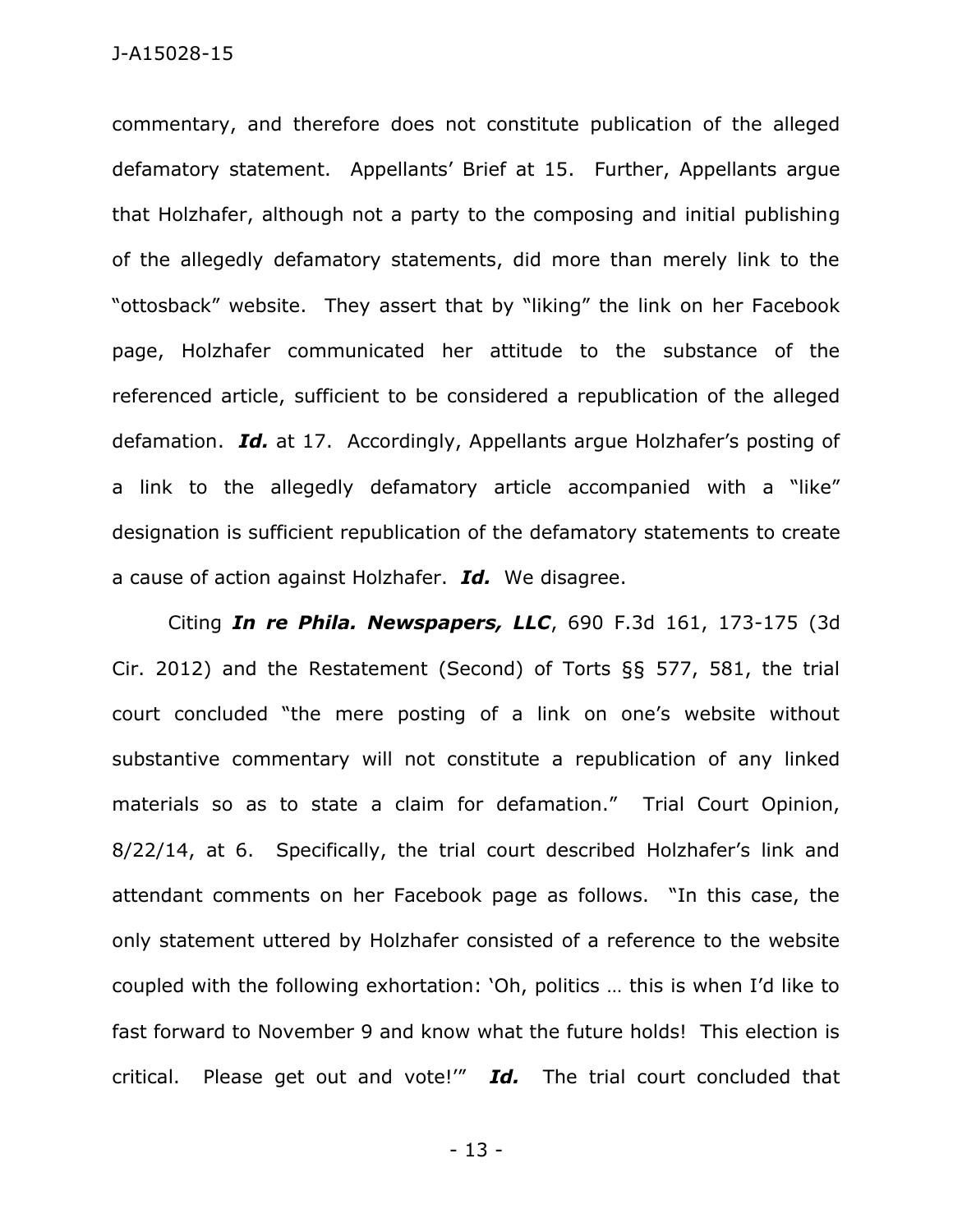"[u]nder any reasonable assessment, this cannot be deemed a publication of any underlying defamatory material that may or may not appear at the linked website." *Id.*

In **Phila. Newspapers**,<sup>5</sup> the Third Circuit Court of Appeals noted that

"Pennsylvania courts have not considered whether the single publication rule

applies to Internet publication."<sup>6</sup> *Phila. Newspapers*, *supra* at 174. The

 $6$  Pennsylvania has adopted the "single publication rule" by statute.

# **§ 8341. Single publication limitation**

**(a) Short title of section.--**This section shall be known and may be cited as the "Uniform Single Publication Act."

**(b) General rule.--**No person shall have more than one cause of action for damages for libel or slander, or invasion of privacy, or any other tort founded upon any single publication, or exhibition, or utterance, such as any one edition of a newspaper, or book, or magazine, or any one presentation to an audience, or any one broadcast over radio or television, or any one exhibition of a motion picture. Recovery in any action shall include all damages for any such tort suffered by the plaintiff in all jurisdictions.

**(c) Bar by judgment.--**A judgment in any jurisdiction for or against the plaintiff upon the substantive merits of any action for damages *(Footnote Continued Next Page)*

<sup>&</sup>lt;sup>5</sup> We recognize "pronouncements of the lower federal courts have only persuasive, not binding, effect on the courts of this Commonwealth although we certainly are bound by the decisions of the U.S. Supreme Court on questions of federal law." *Gongloff Contracting, L.L.C. v. L. Robert Kimball & Assocs., Architects and Eng'rs, Inc.*, 119 A.3d 1070, 1078 n.6 (Pa. Super. 2015).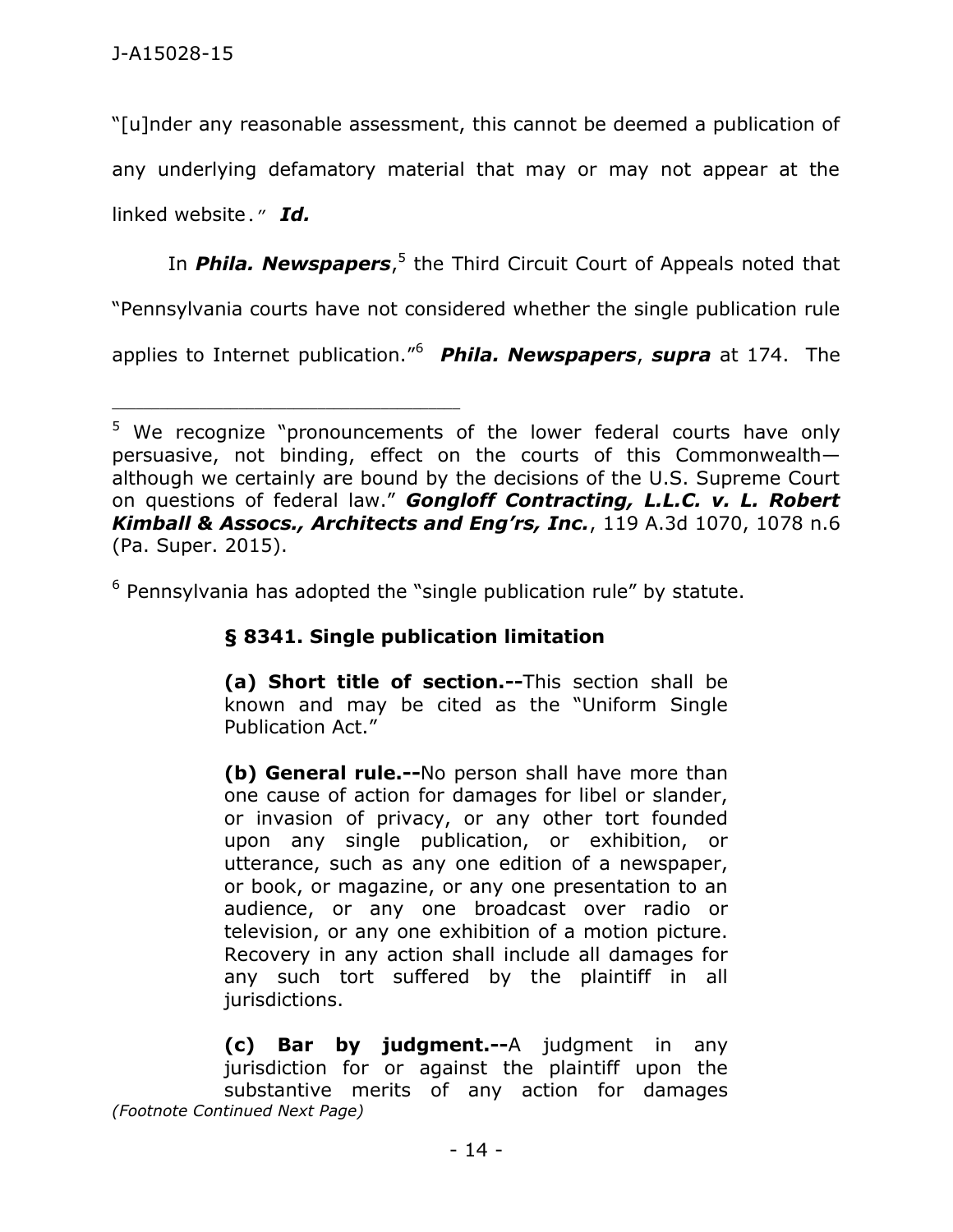Third Circuit noted that under the rule, only one cause of action for a single publication of defamatory statements may be brought, regardless of the extent or timing of any circulation of that publication. *Id.* Republication of the same content, however, may provide a new cause of action if it constitutes a new edition of the defamatory material. *Id.* "Additionally, under traditional principles of republication, a mere reference to an article, regardless how favorable it is as long as it does not restate the defamatory material, does not republish the material." *Id.* at 175 (citation omitted).

> Traditional principles of republication thus require the retransmission of the allegedly defamatory material itself for the doctrine to apply. However, courts addressing the doctrine in the context of Internet publications generally distinguish between linking, adding unrelated content, or making technical changes to an already published website

*(Footnote Continued)* \_\_\_\_\_\_\_\_\_\_\_\_\_\_\_\_\_\_\_\_\_\_\_

founded upon a single publication, or exhibition, or utterance, as described in subsection (b), shall bar any other action for damages by the same plaintiff against the same defendant founded upon the same publication, or exhibition, or utterance.

42 Pa.C.S.A. § 8341.

Pennsylvania established this rule in response to the concern that a contrary rule would render any statute of limitations "meaningless in that an action could be filed any time a defamatory article was read, no matter the time lag between the actual printing of the article and the reading of the article by a third party." *Graham v. Today's Spirit*, 503 Pa. 52, 468 A.2d 454, 457 (1983).

*McClenaghan v. Turi*, 567 F. App'x. 150, 153-154 (3d Cir. 2014).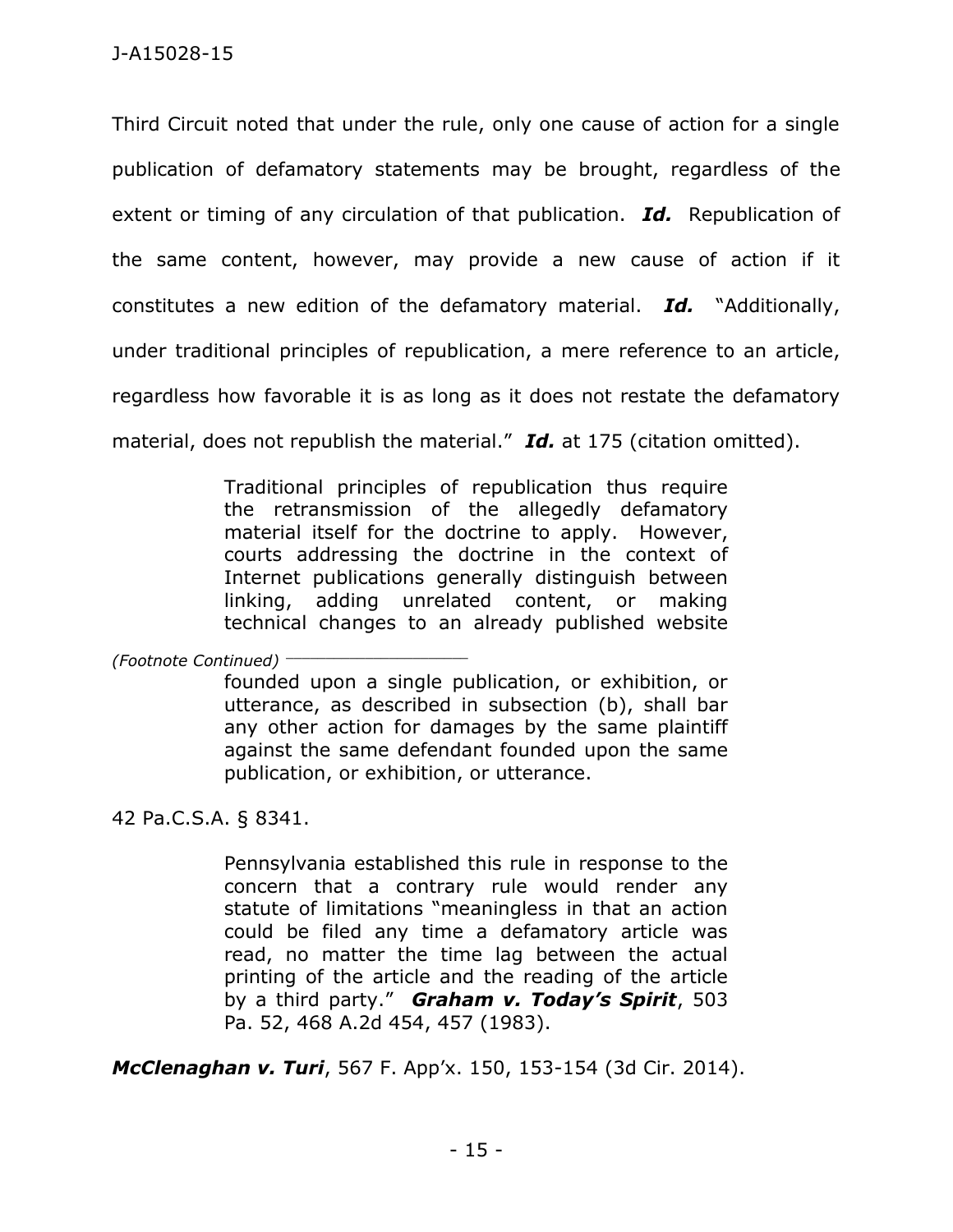(which they hold is not republication), and adding substantive material related to the allegedly defamatory material to an already published website (which they hold is republication).

Several courts specifically have considered whether linking to previously published material is republication. To date, they all hold that it is not based on a determination that a link is akin to the release of an additional copy of the same edition of a publication because it does not alter the substance of the original publication. *See*, *e.g.*, *Sundance Image Tech., Inc. v. Cone Editions Press, Ltd.*, No. 02–02258, 2007 WL 935703 (S.D.Cal. Mar. 7, 2007); *Churchill v. State of N.J.,* 378 N.J. Super. 471, 876 A.2d 311 (2005).

### *Id.* at 174.

We agree with the reasoning of the Third Circuit and conclude it accurately reflects Pennsylvania law regarding the doctrines of single publication and republication in defamation actions as they apply to internet communications. We further conclude the trial court correctly applied those principles to the facts of the instant case. Holzhafer, by providing a link to the challenged posting, without reiterating the content of that posting did not initiate a republication. Her motivations and her designation of the link with a "like" as alleged by Appellants, is not equivalent to a reiteration of the defamatory content as to constitute republication. *See Phila. Newspapers*, *supra* at 174. Accordingly, we determine Appellants' issue "D" to be without merit and discern no error by the trial court in granting Holzhafer's motion for summary judgment.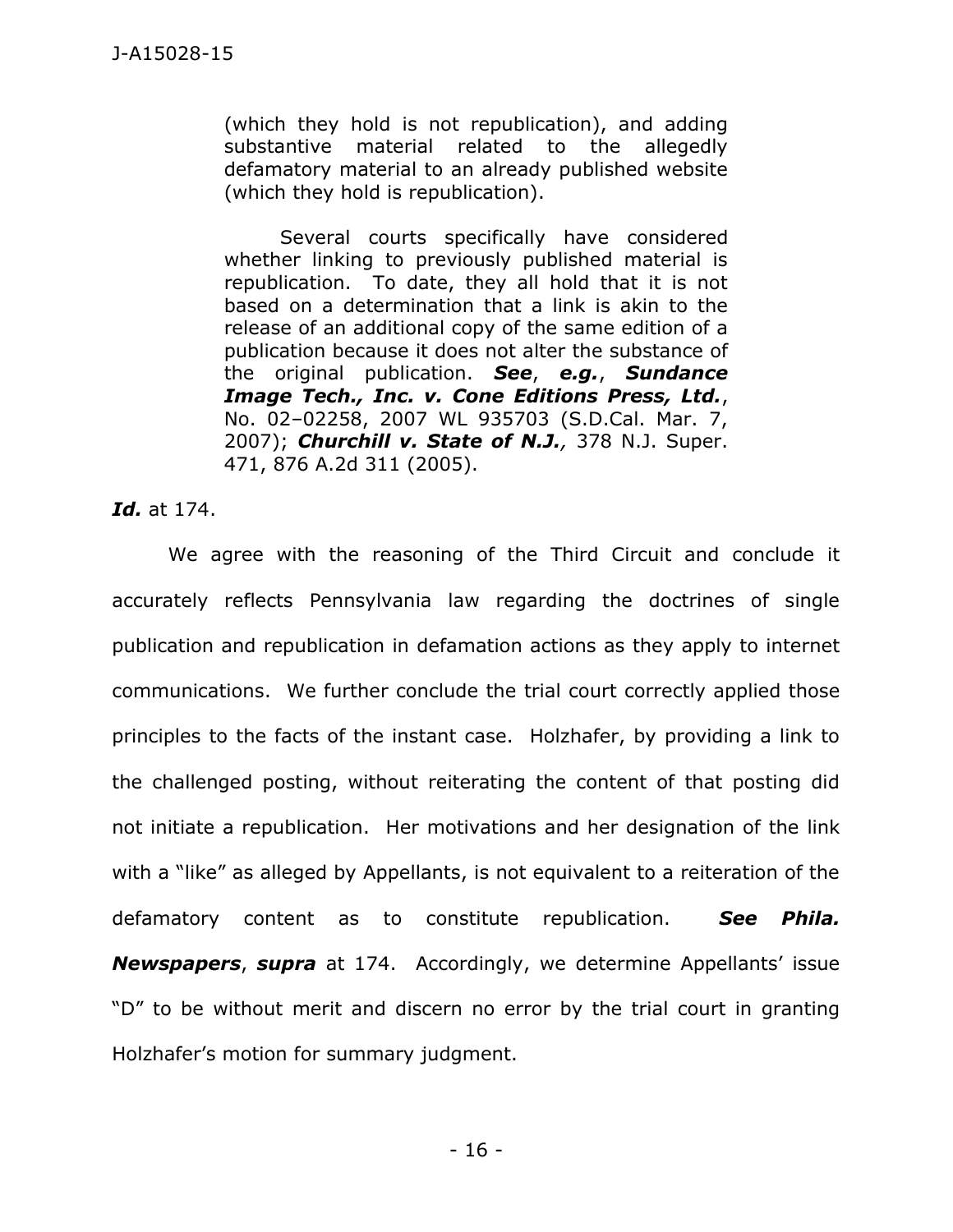We proceed to address Appellants' issue "C", wherein Appellants assert the trial court erred in determining that Slozer is a public figure. Appellants' Brief at 13. "The classification of a plaintiff as a public or private figure is a question of law to be determined initially by the trial court and then carefully scrutinized by an appellate court." *Joseph v. Scranton Times L.P.*, 959 A.2d 322, 339, (Pa. Super. 2008) (internal quotation marks and citations omitted) (*Joseph I*). "[O]ur review of this issue is plenary, as it involves a question of law." *Brown v. Phila. Tribune Co.*, 668 A.2d 159, 162 (Pa. Super. 1995), *appeal denied*, 675 A.2d 1241 (Pa. 1996), *cert. denied*, 519 U.S. 864 (1996).

A plaintiff's status as a public figure will affect his or her burden in a defamation case. "If the plaintiff is a public official or public figure, [he or] she must prove also that the defendant, in publishing the offending statement, acted with actual malice, *i.e.* with knowledge that [the statement] was false or with reckless disregard of whether it was false or not." *Joseph v. Scranton Times, L.P.*, 89 A.3d 251, 260-261 (Pa. Super. 2014) (citation omitted) (*Joseph II*), *appeal granted*, 105 A.3d 655 (Pa. 2014). A public-figure plaintiff must meet that burden by clear and convincing evidence. *Tucker v. Phila. Daily News*, 848 A.2d 113, 127-128 (Pa. 2004).

"Because one individual's speech has the ability to harm another person's reputation, there is an inevitable tension in the law between the

- 17 -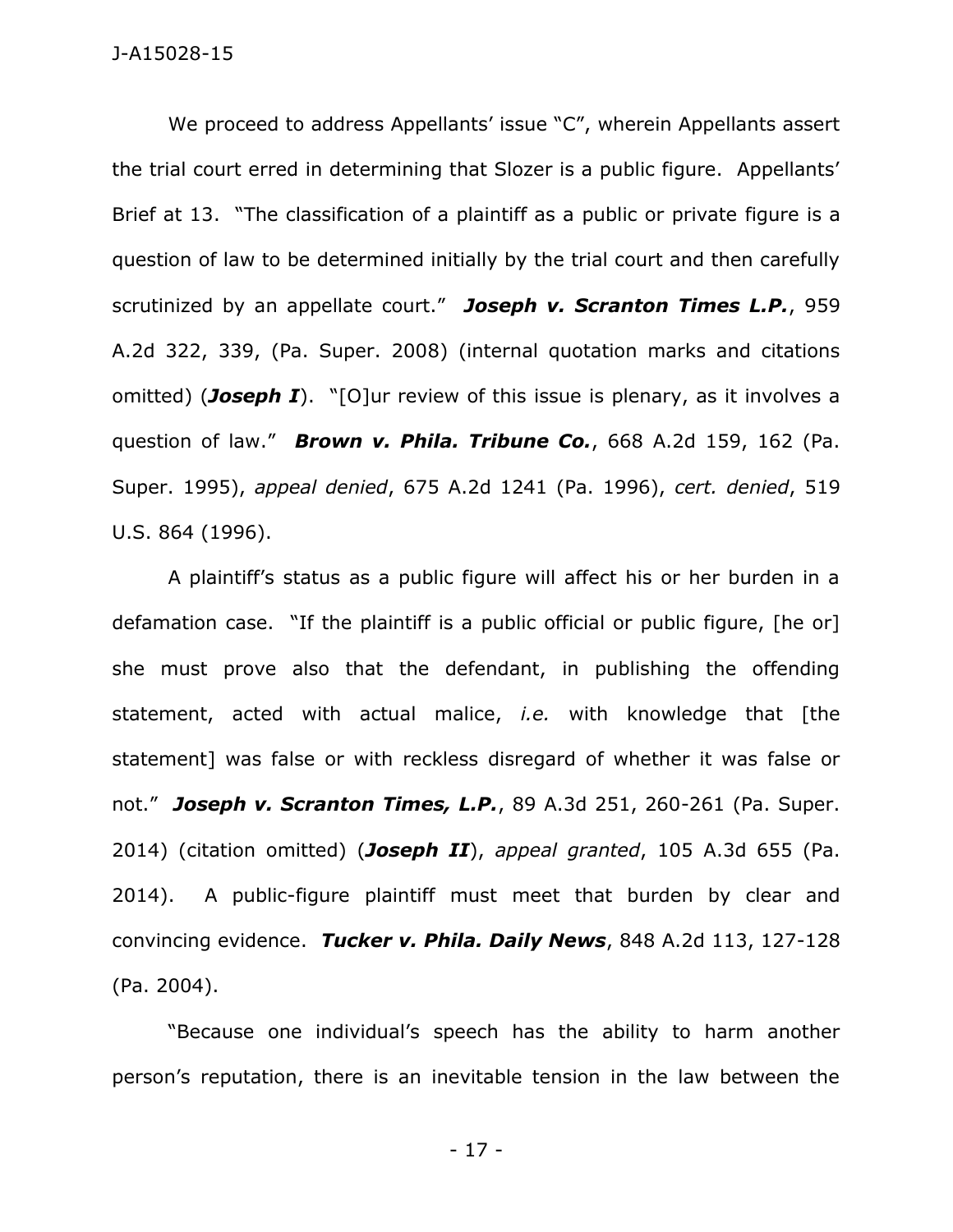goals of protecting freedom of expression and safeguarding reputation from

unjust harm." *Am. Future Sys., Inc. v. Better Bus. Bureau of E. Pa.*,

923 A.2d 389, 395 (Pa. 2007) (additional citation omitted), *citing*, *Gertz v.* 

*Robert Welch, Inc.*, 418 U.S. 323, 342 (1974). Thus, the United States

Supreme Court determined as follows.

If the plaintiff is a public official or public figure… and the statement relates to a matter of public concern, then to satisfy First Amendment strictures the plaintiff must establish that the defendant made a false and defamatory statement with actual malice. In contrast, states are free to allow a private-figure plaintiff to recover by establishing that the defendant acted negligently rather than maliciously.

Id. at 400 (citations omitted). Our Supreme Court has determined that "in

the context of defamation law the state Constitution's free speech

guarantees are no more extensive than those of the First Amendment." *Id.*

(citations omitted).

[T]he First Amendment does not force states to require a showing of actual malice where a private person's reputation is harmed, even where the speech pertains to a matter of public or general interest. Accordingly, this Court has… recognized that any focus on whether the speech is of public or private concern has been replaced by an inquiry into whether the plaintiff is a public or private figure.

Id. at 399 (citations omitted).

[T]he classification as a public figure arises in two circumstances: first, referring to an "all purpose" public figure, the Court explained that, in some instances an individual may achieve such pervasive fame or notoriety that he becomes a public figure for all purposes and in all contexts. Alternatively, a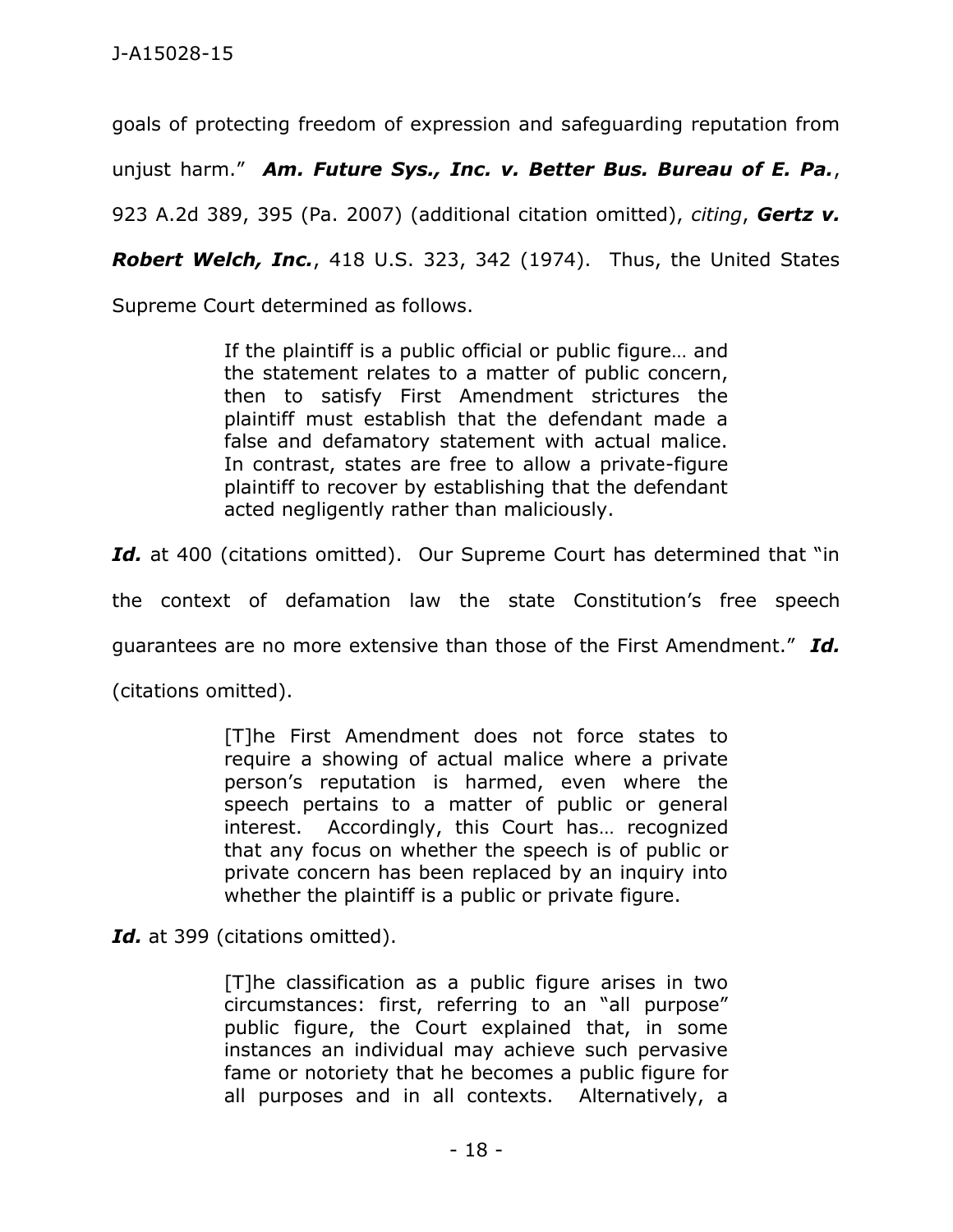limited purpose public figure," which according to the Court is more common, is an individual who "voluntarily injects himself or is drawn into a particular public controversy and thereby becomes a public figure for a limited range of issues. To determine such status, the Court instructed that it is necessary to consider the nature and extent of an individual's participation in the particular controversy giving rise to the defamation.

Traditionally, a plaintiff could only be considered a limited-purpose public figure relative to a pre-existing controversy in which he elected to participate. [H]owever… a controversy may be created by a plaintiff's own activities, particularly with respect to widespread public solicitation and advertisements.

Id. at 401-402 (some internal quotation marks and citations omitted). "[I]nquiries into limited-purpose public figure status are particularized and fact-sensitive." *Id.* at 404. "[T]he requirement that the plaintiff be able to show actual malice by clear and convincing evidence is initially a matter of law. The question whether the evidence in the record in a defamation case is sufficient to support a finding of actual malice is a question of law."

*Tucker*, *supra* at 130.

Appellants concede that Donches, as a candidate for election to public office is a public figure for the purposes of this case. Appellants' Brief at 13. Our review is therefore confined to the trial court's determination that Slozer is a limited-purpose public figure. *Id.* at 14.

> Slozer was a public official until 2000. He is still a concerned citizen. But he is a private person for purposes of the legal analysis here. The [trial] court['s] [] conclusion that Slozer is a public figure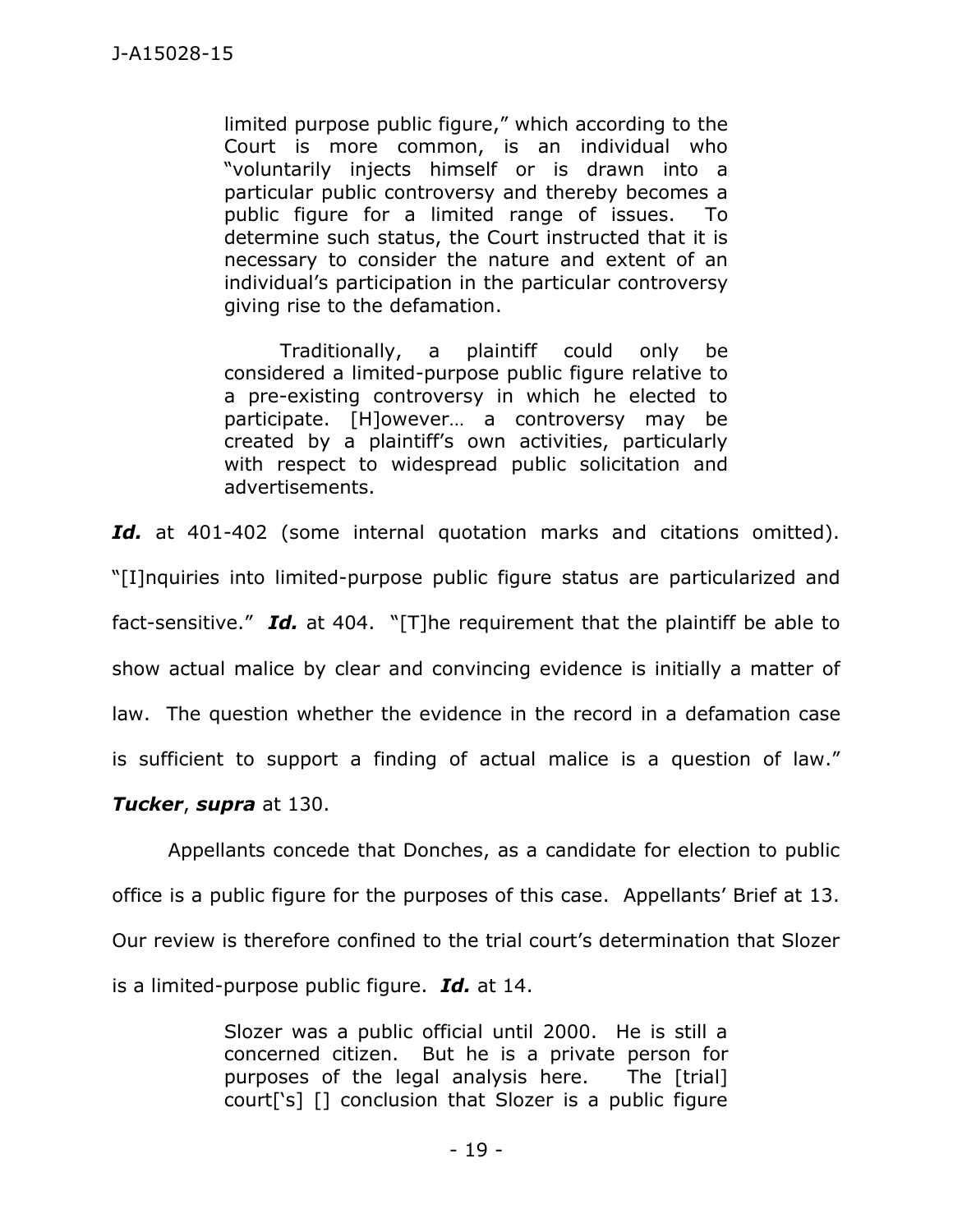based upon his activities carried on 14 years ago and Slozer's participation in community affairs between 2000 and 2011 simply do not meet the … test to determine a public figure status.

*Id.* at 14. In support of his argument, Slozer quotes *Gertz* as follows.

"We would not lightly assume that a citizen's participation in community and professional affairs rendered him a public figure for all purposes. Absent clear evidence of general fame or notoriety in the community, and pervasive involvement in the affairs of society, an individual should not be deemed a public personality **for all aspects** of his life."

*Id.* at 14-15, *quoting Gertz*, *supra* at 352 (emphasis added).

The trial court, however did not find Slozer a public figure for all

aspects of his life. Trial Court Opinion, 8/22/14, at 9. Rather, the trial court

tailored its finding to the particular circumstances surrounding the alleged

defamation. *Id.* The trial court explained as follows.

[I]n view of his unquestionably public role in the relevant community of Emmaus, Slozer must also be deemed a public figure for purposes of a defamation analysis in the circumstance at issue in this case. This conclusion is further compelled by the fact that the statements at issue here are directly connected to, and concerned with, criticisms of Slozer's record in his elected position in Emmaus municipal government. Although it cannot be said that one categorically renounces a private life in all respects upon taking public office, it is but a truism to acknowledge that public actions by a public servant remain of legitimate public concern even after an official leaves office. And where such an official continues to participate vocally in public affairs, he may not so easily dissociate himself from his role as a "public figure." On the present facts, there is, therefore, no question that in the relevant community of Emmaus, Plaintiff Slozer maintained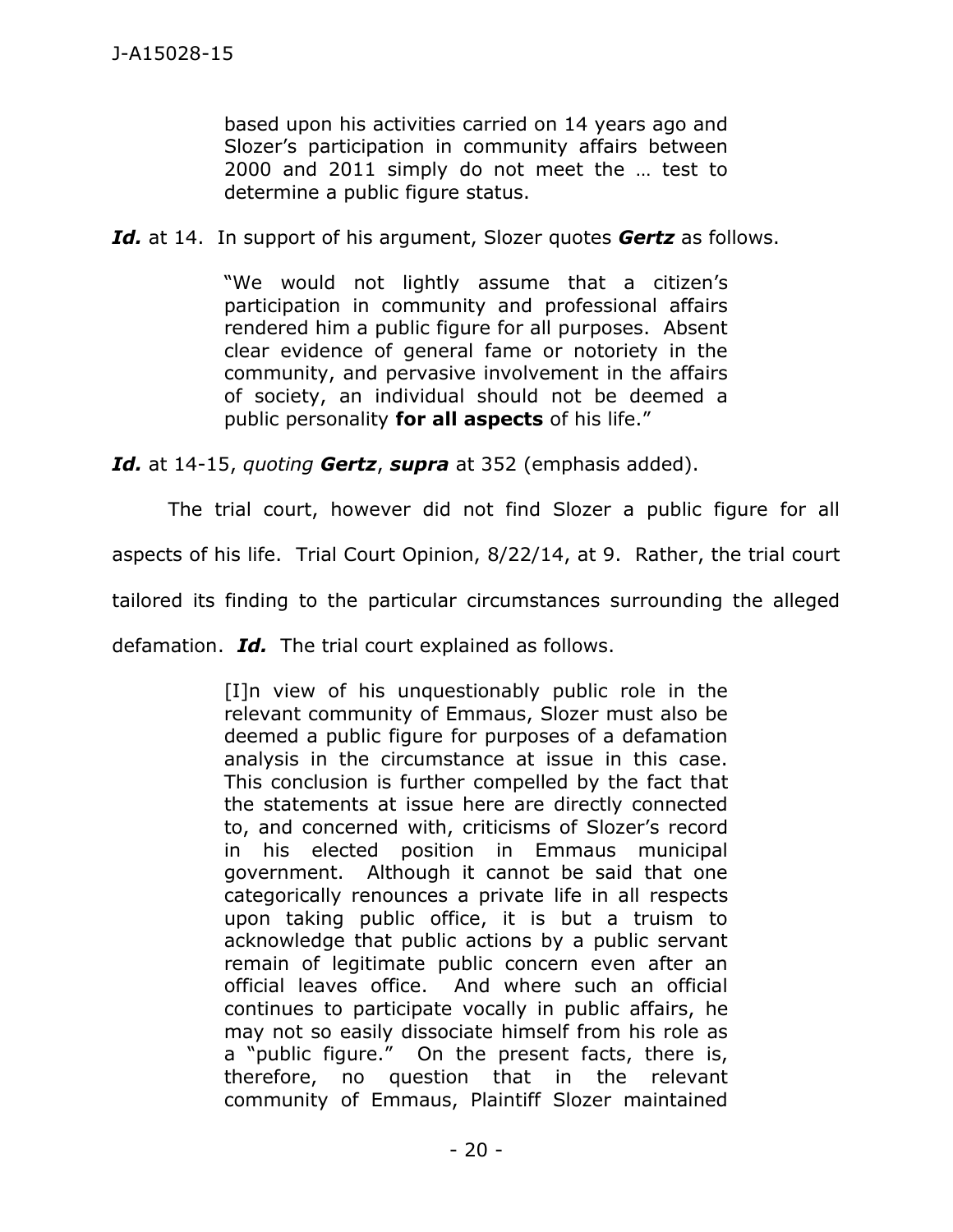the status of public figure during the 2011 campaign season for the purposes of defamation law.

*Id.* at 8-9.

Our review of the record leads us to the same conclusion.

A person may become a limited purpose public figure if he thrust[s] himself into the vortex of the discussion of pressing public concerns. Such a person uses purposeful activity to thrust his personality into a public controversy. He becomes a limited purpose public figure because he invites and merits attention and comment. A person may become a limited purpose public figure if he attempts to have, or realistically can be expected to have, a major impact on the resolution of a specific public dispute that has foreseeable and substantial ramifications for persons beyond its immediate participants. A private individual, however, is not automatically transformed into a public figure just by becoming involved in or associated with a matter that attracts public attention.

**Joseph I, supra** at 339 (internal quotation marks and citations omitted). Here the record supports the conclusion Slozer, in the time since his stint as council member continued to advocate issues and publically organize to advance his political agenda. *Cf. Brown*, *supra* at 162 (holding dentist who was thrust into controversy over his actions by press reports was not thereby rendered a public figure). For these reasons we conclude the trial court did not err in treating Slozer as a public figure for the purposes of this case.

Finally, in their issues "A" and "B," Appellants challenge the trial court's findings that the posting by Slattery and Citizens on the website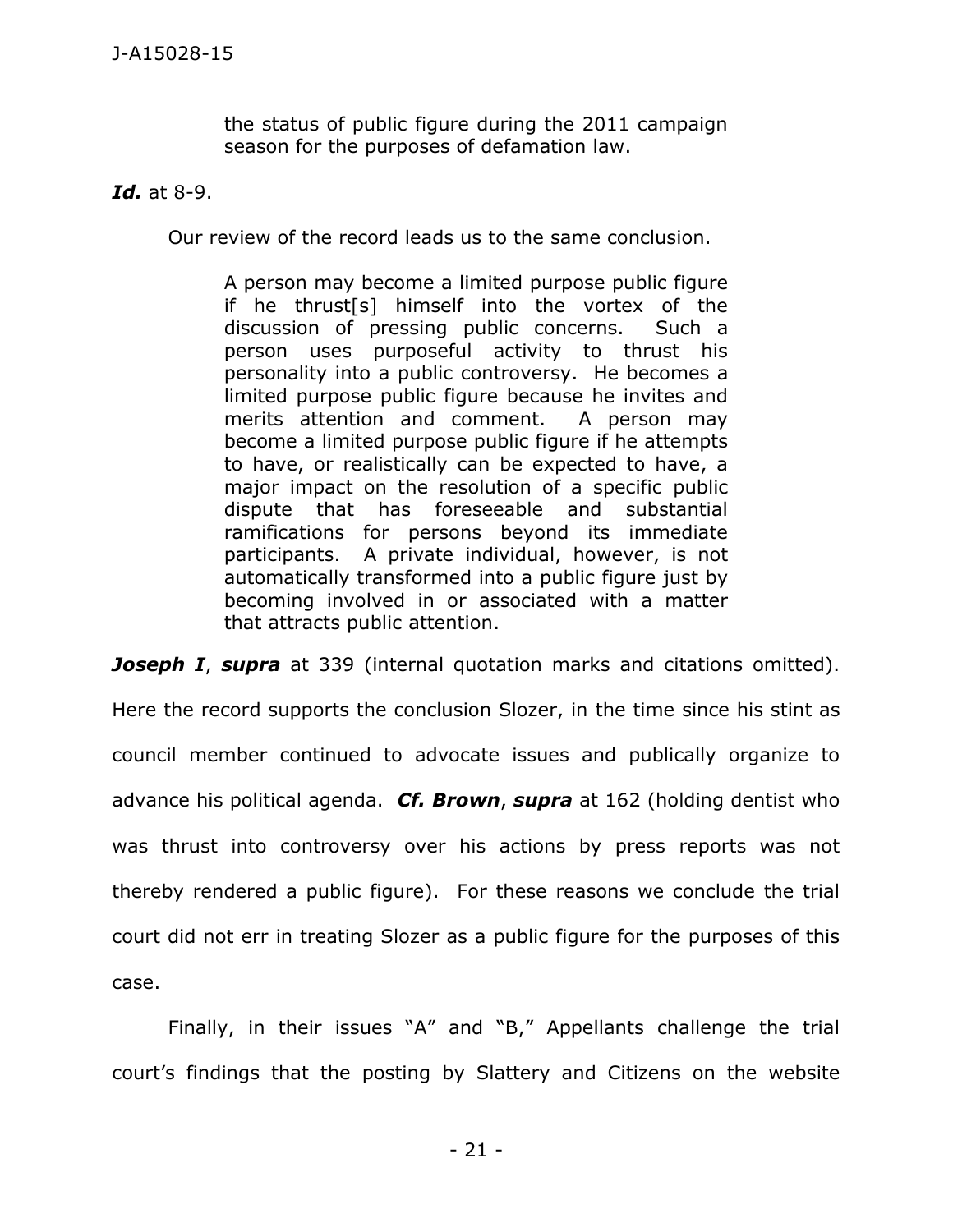ottosback.com from about October 8, 2011 to November 11, 2011, was not capable of defamatory meaning where the same falsely claimed Appellants engaged in criminal behavior and/or suffered from psychiatric illnesses. Appellants' Brief at 6-13.

"Whether a communication can be construed to have a defamatory meaning is a question of law for the court to determine." *Joseph II.*, *supra*  at 262 (citation omitted). "If the court determines that the challenged [communication] is not capable of a defamatory meaning, there is no basis for the matter to proceed to trial." *Weber v. Lancaster Newspapers, Inc.*, 878, A.2d 63, 78 (Pa. Super. 2005) (citation omitted), *appeal denied*, 903 A.2d 539 (Pa. 2006). "[H]owever, if there is an innocent interpretation and an alternate defamatory interpretation, the issue must proceed to the jury." *Krajewski v. Gusoff*, 53 A.3d 793, 803 (Pa. Super. 2012) (emphasis and citation omitted), *appeal dismissed*, 84 A.3d 1057 (Pa. 2014).

The determination of whether a statement is defamatory turns on "if it tends to harm the reputation of another so as to lower him in the estimation of the community or deter third persons from associating or dealing with him." *Id.* (citations omitted). Further, when considering whether a communication is slanderous, "the Court must determine the effect of the communication in the minds of average people amongst whom the communication is intended to circulate." *Reardon v. Allegheny Coll.*, 926 A.2d 477, 484 (Pa. Super. 2007) (citation omitted), *appeal denied*, 947 A.2d

- 22 -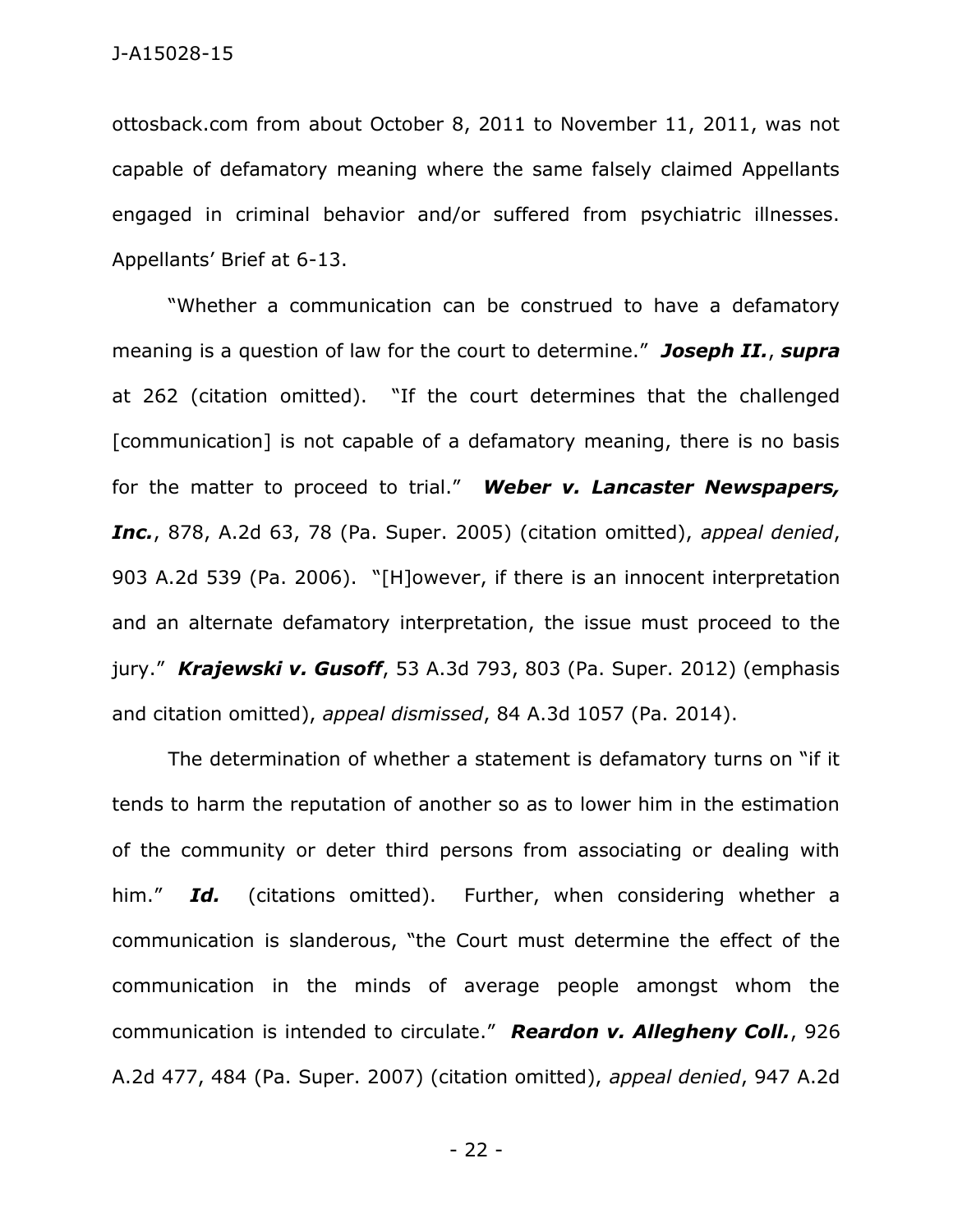738 (Pa. 2008). A statement is "defamatory if it ascribes to another conduct, character or a condition that would adversely affect his fitness for the proper conduct of his business." *Constantino v. Univ. of Pittsburgh*, 766 A.2d 1265, 1270 (Pa. Super. 2001) (citation omitted). "It is not enough that the victim of the [statements] … be embarrassed or annoyed, he must have suffered the kind of harm which grievously fractured his standing in the community." *Kurowski v. Borroughs*, 994 A.2d 611, 617-618 (Pa. Super. 2010) (citations omitted), *appeal denied*, 12 A.3d 752 (Pa. 2010).

The internet website at issue addressed Donches' candidacy for a seat on the Borough Council for Emmaus Borough and sought to expose his political connection with Slozer, a past Borough council member. Complaint, 4/16/12, Exhibit A at 1-5. In addition to characterizations of Donches and Slozer's supposed political positions and philosophy, the website contained the following assertions, which Appellants claim are defamatory. In headline fashion to a section discussing Donches, Slattery and Citizens, the website included the following statements: "Stole Borough property in 2010," and "Assaulted a man in Lower Macungie." *Id.* at 1. The posting continued in paragraph form as set forth below.

> Meet John Donches: John made headlines late last year after he kindly stole Borough property from the Service Electric TV studios in a delusional panic in which he thought his wife's comments at a public meeting were altered. Borough Council decided to let a man who suffers from unmedicated mental health issues walk away scott-free [sic], apparently compassionate about his untreated condition. It was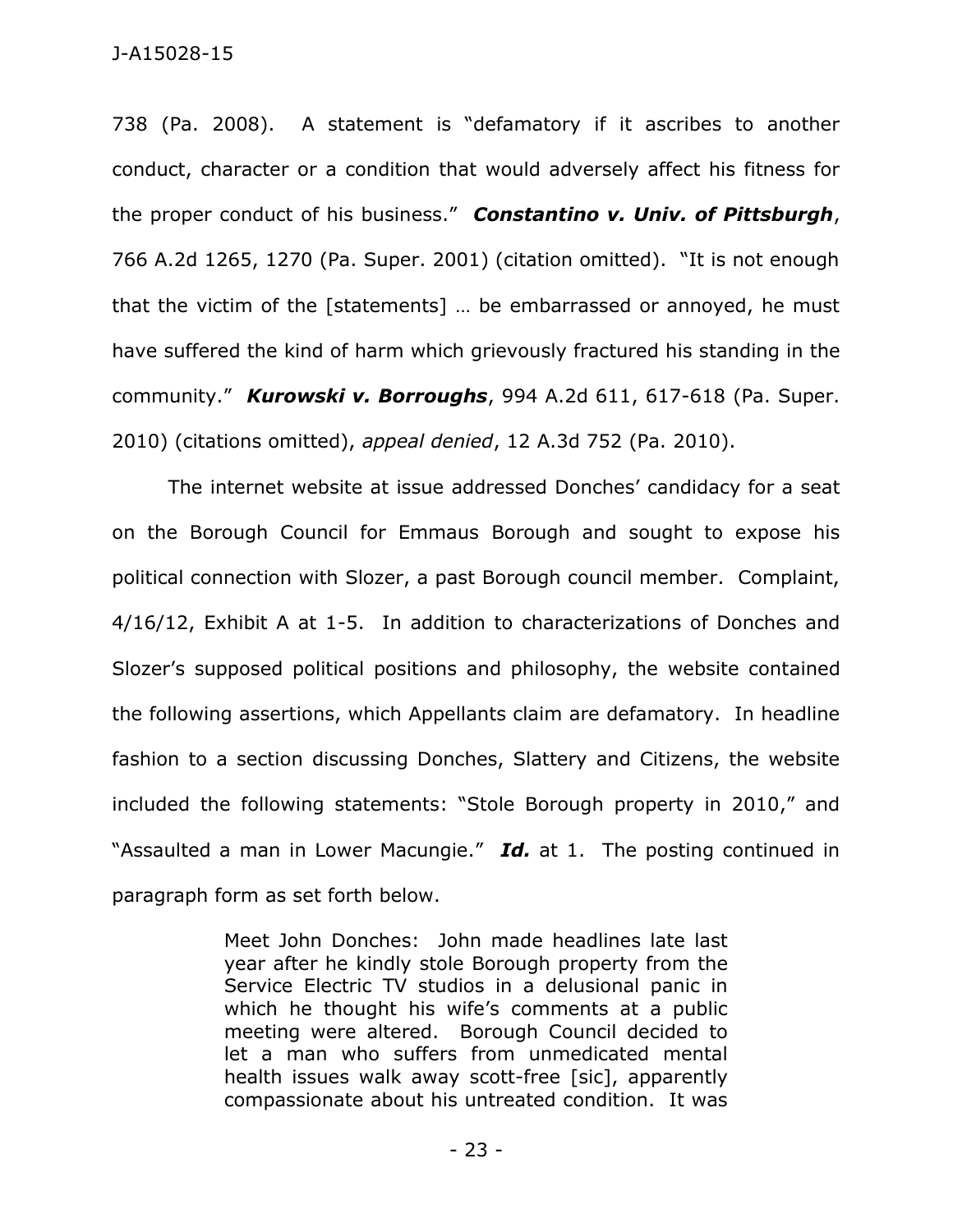not John's only bout with the law. John was summoned to court after assaulting a man in a road rage incident in Lower Macungie Township in which he violently ripped a man out of the front window of his truck after driving close to John and his wife, who were bicycling outside, blocking the road and travel lane. John SNAPPED and darted after the driver until he came to a stop. John assaulted the man at which point the State Police arrived. John's rage is well known among ex-friends and those who watch council meeting online or attend them in person. Watching his blood boil and his face turn intense shades of red as he represses a tantrum would be funny if it wasn't so scary to think that such an unstable man is a proud card carrying NRA member. Lock your doors!

## *Id.* at 1-2.

In like fashion, the section addressing Slozer, commenced with the

following.

Meet Otto Slozer: Just thinking of Otto Slozer is reminiscent of a psychological vocab test.

Megalomania: A delusional mental disorder that is marked by feelings of personal omnipotence and grandeur.

Paranoia: a psychosis characterized by systematized delusions of persecution or grandeur usually without hallucinations.

Delusional: A persistent false psychotic belief regarding the self or persons or objects outside the self that is maintained despite indisputable evidence to the contrary.

## *Id.* at 5.

Appellants, with regard to the mental health references contained in

the website, argued as follows.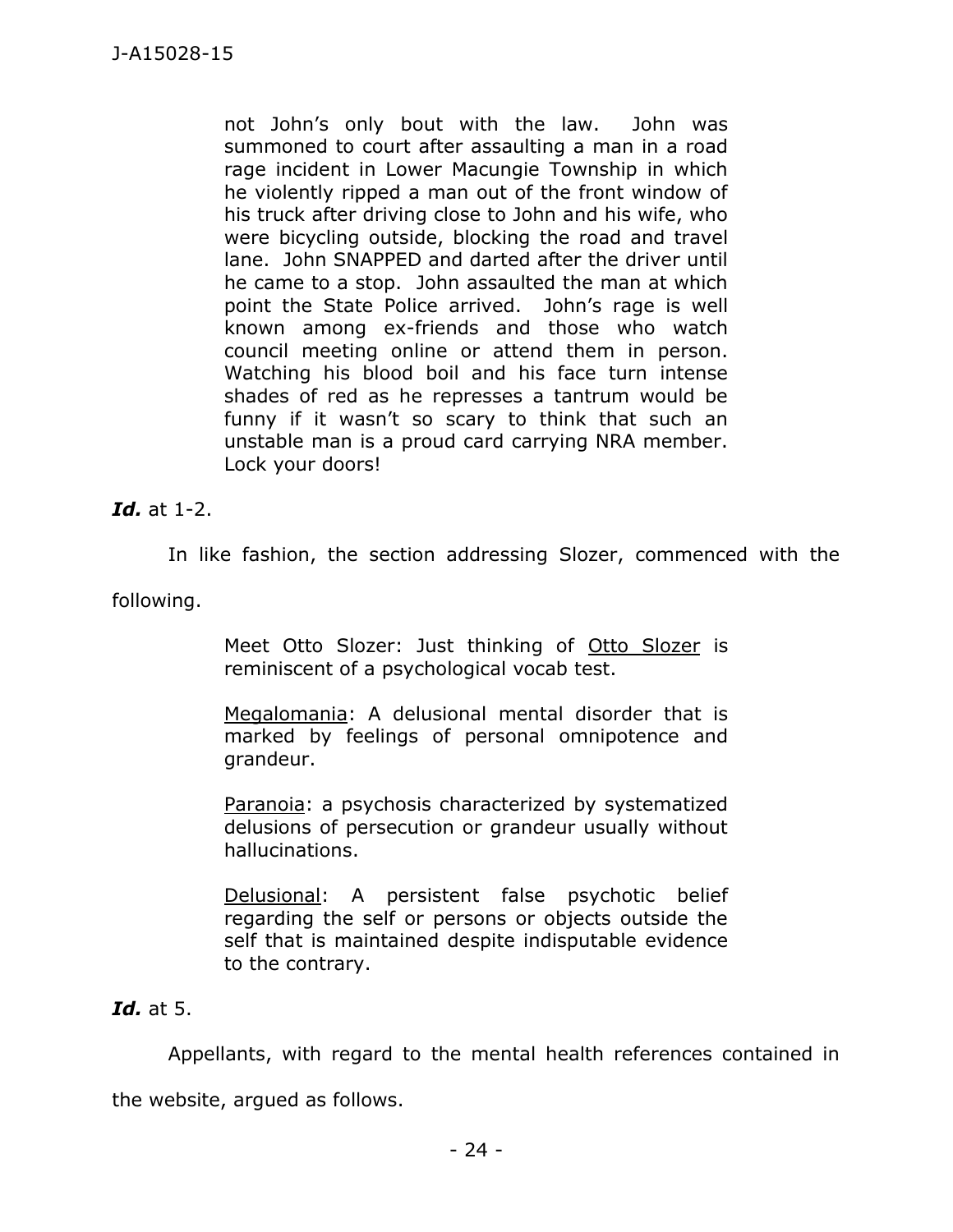The Ottosback website says that [] Slozer suffers from a variety of mental illnesses as defined in the DSM. These were not mere opinion as the Court below suggests. They were offered as facts by the defendants without any basis in reality. Similarly, allegations of mental illness are leveled against [] Donches.

Appellants' Brief at 7. The trial court found, to the contrary, that the website's references to the Appellants' mental health were not capable of defamatory meaning.

> Although hardly a lofty exposition of the issues evidently at the forefront of the campaign -- much less a shining example of political pamphleteering worthy of the heritage bestowed by Paine and his erudite cohort of Founding Fathers -- the statements about Donches and Slozer are nevertheless not capable of defamatory meaning as a matter of law. Properly viewed in the context in which they appear, the references to Donches' and Slozer's psychological traits would fairly be received by the intended audience as nothing more than opinionated assessments of a political opponent's character and motivation.

Trial Court Opinion, 8/22/14 at 14. We agree.

First, the language used does not claim that a professional diagnosis for any mental health issue exists. *See* Complaint, 4/16/12, Exhibit A at 1- 5. Rather the references draw parallels the author perceives between the positions and actions of Appellants in the context of Borough politics and the supposed symptomatic manifestations suggested by the definitions of certain psychological conditions. *Id.* Read in the context of the whole posting it is clear, as the trial court notes, that the import is that the political positions of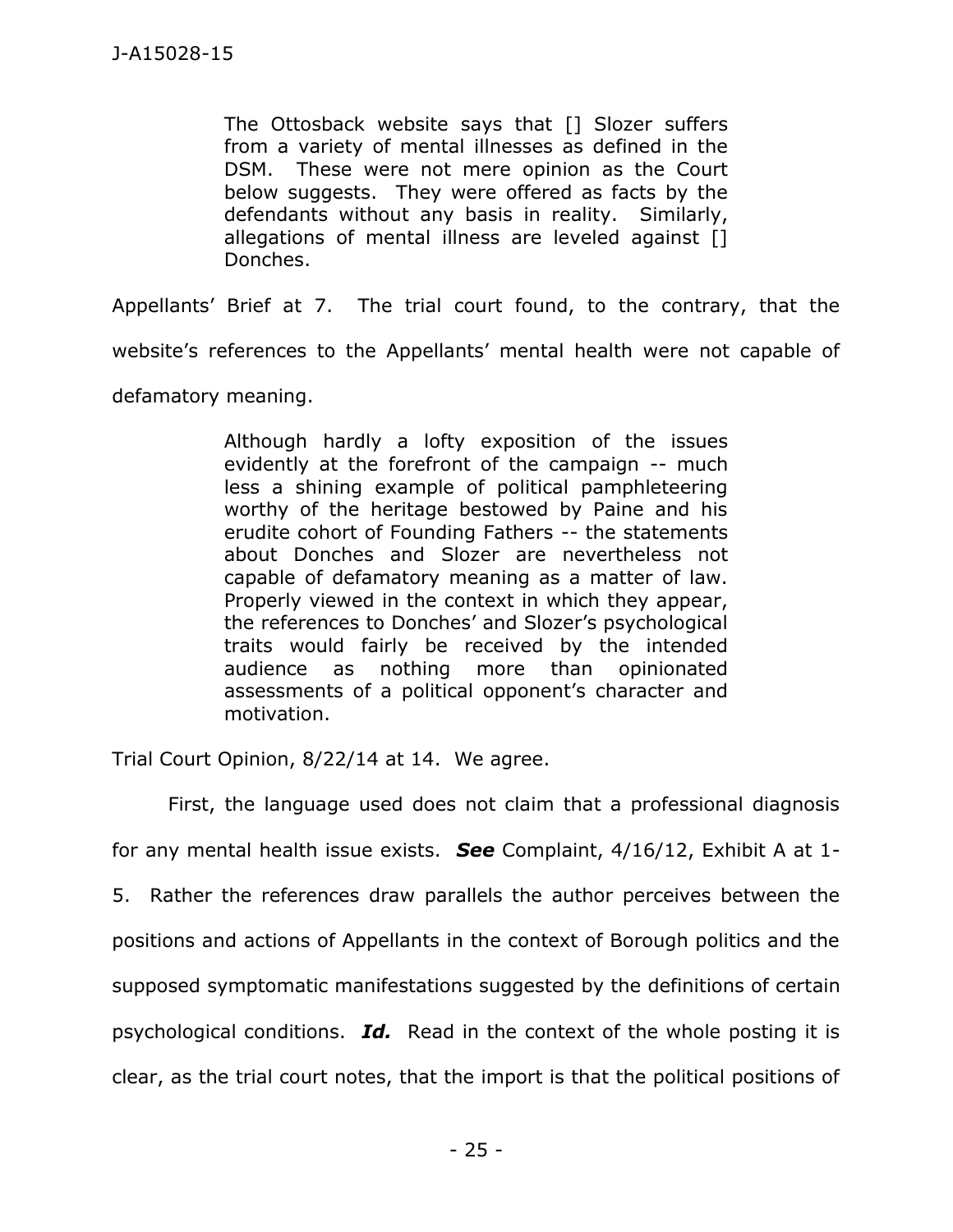Appellants are irrational in the view of the author because they are "reminiscent" of conclusions and positions that would be generated by one with such mental traits. *Id.* at 5. While the tone and manner of expression may be crude, unartful, and vexing for Appellants, that does not raise the author's opinions in this regard, capable of defamatory meaning. *See Kurowski*, *supra*. Accordingly, we discern no error by the trial court in granting Slattery and Citizens' motion for summary judgment relative to Slozer's defamation claim.

With respect to the averments in the posting averring criminal conduct by Donches, the statements are more direct. Here the statements were not stated as comparisons or opinion as was the case with the references to "undiagnosed" mental health conditions. *See* Complaint, 4/16/12, Exhibit A at 1-2. Rather the incidents were stated as facts of criminal conduct. *Id.* "Statements by a defendant imputing to the plaintiff a criminal offense, punishable by imprisonment, or conduct incompatible with the plaintiff's business constitute slander *per se*." *Brinich v. Jencka*, 757 A.2d 388, 397 (Pa. Super. 2000), *appeal denied*, 771 A.2d 1276 (Pa. 2001), *citing* RESTATEMENT (SECOND) OF TORTS §§ 570(a), (c), 571, 573 (holding published statement indicating plaintiffs misused construction loan funds to support a drug habit is defamatory *per se*); *see also Krajewski*, *supra* (holding publication of comments interpretable as impugning public figure plaintiff with criminal conduct was capable of defamatory meaning); *Agriss v.* 

- 26 -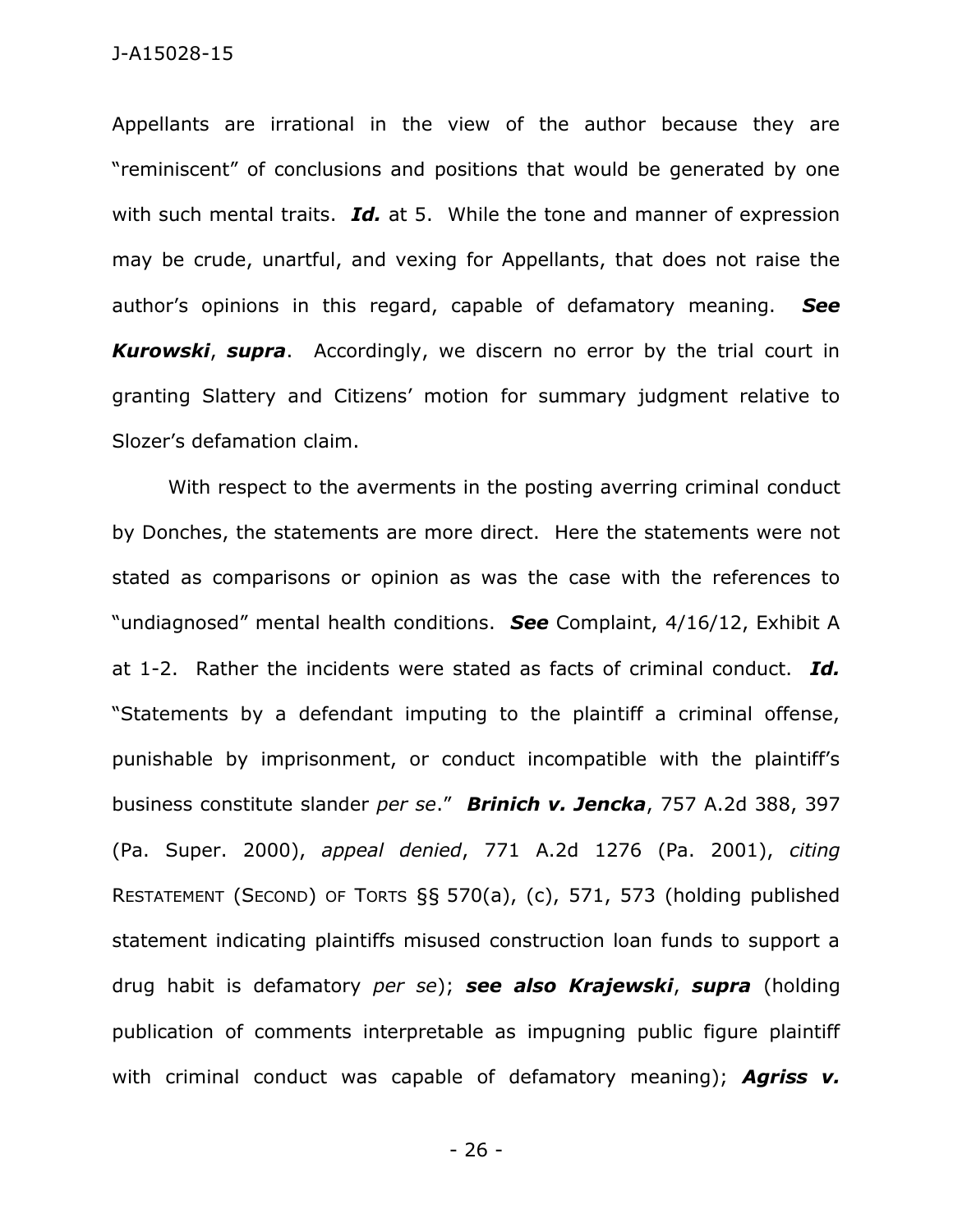#### J-A15028-15

*Roadway Exp., Inc.*, 483 A.2d 456, 462-463 (Pa. Super. 1984) (holding statement that plaintiff opened company mail was capable of defamatory meaning because it implicated criminal conduct).

The trial court determined, however, under the facts of this case, that Appellants could not establish the requisite malice by clear and convincing evidence. *See Tucker*, *supra*. Our review of the record compels us to agree. While Donches in his deposition testimony provided alternate explanations for the incidents referred to on the website and relative to Slattery's comment about the photo line-up, he admitted to the basic factual truth that the incidents occurred and that allegations had been made against him. Slattery's Motion for Summary Judgment, 5/29/14, Exhibit H (Deposition of Donches) at 7, 8-16. As such, we concur in the trial court's conclusion that Donches could not establish malice on the part of Slattery or Citizens by clear and convincing evidence. *See* Trial Court Opinion, 8/22/14, at 10 (stating, "the undisputed facts establish that Donches, without permission, took property not belonging to him and that he, in fact, verbally and physically confronted another person in the course of a traffic accident"); *see also Tucker*, *supra*. Where a factual basis for a statement is present, malice cannot be shown merely because further investigation may have led to different conclusions. "However… even were [an a]ppellee to be deemed negligent for failure to investigate, either by obtaining independent confirmation of his information or consulting other, possibly

- 27 -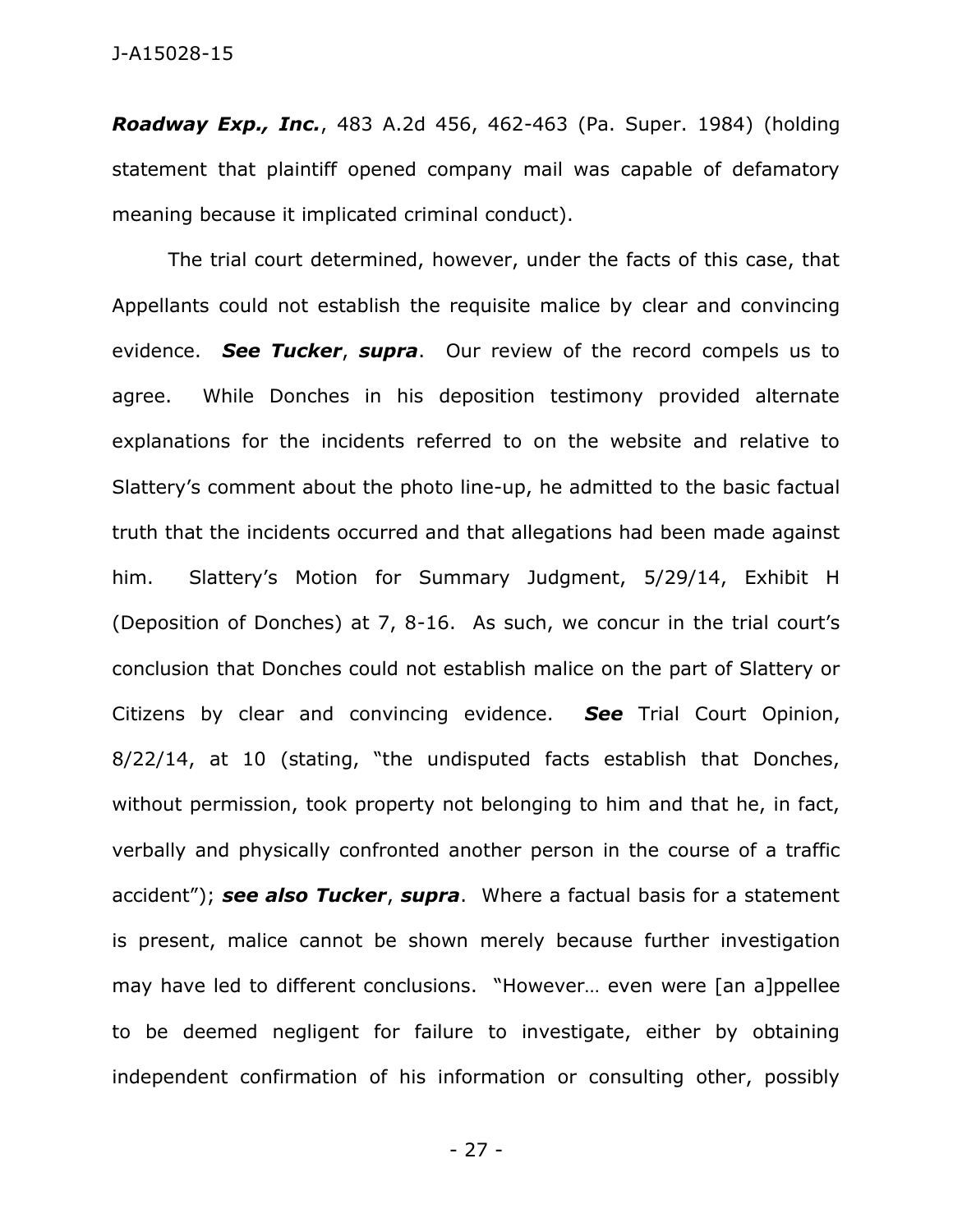more reliable sources, that finding would be insufficient to demonstrate actual malice." *Blackwell v. Eskin*, 916 A.2d 1123, 1126, (Pa. Super. 2007). Accordingly, we conclude as a matter of law that Donches would be unable to establish actual malice against Slattery and Citizens by clear and convincing evidence. We therefore conclude the trial court did not err in granting Slattery and Citizens' motion for summary judgment relative to Donches' claims.

In summary, we conclude that Appellants' claims against Appellees Neely and Barrett are barred as being commenced after the expiration of the applicable statute of limitations. We also conclude that Appellee Holzhafer's posting a link to the allegedly defamatory website with a "like" designation on her Facebook page, is not a republication of the content of the website sufficient to support a separate cause of action for defamation against her. We further conclude that for the purposes of the instant litigation, both Appellants are public figures and subject to the burdens attendant to public figure plaintiffs in defamation cases. Additionally, we conclude that the alleged defamatory comments relative to the mental health status of the Appellants is not capable of defamatory meaning when viewed in the context of the website as a whole. Finally, we conclude that the statement attributing criminal behavior to Donches cannot be shown to have been made with malice by clear and convincing evidence.